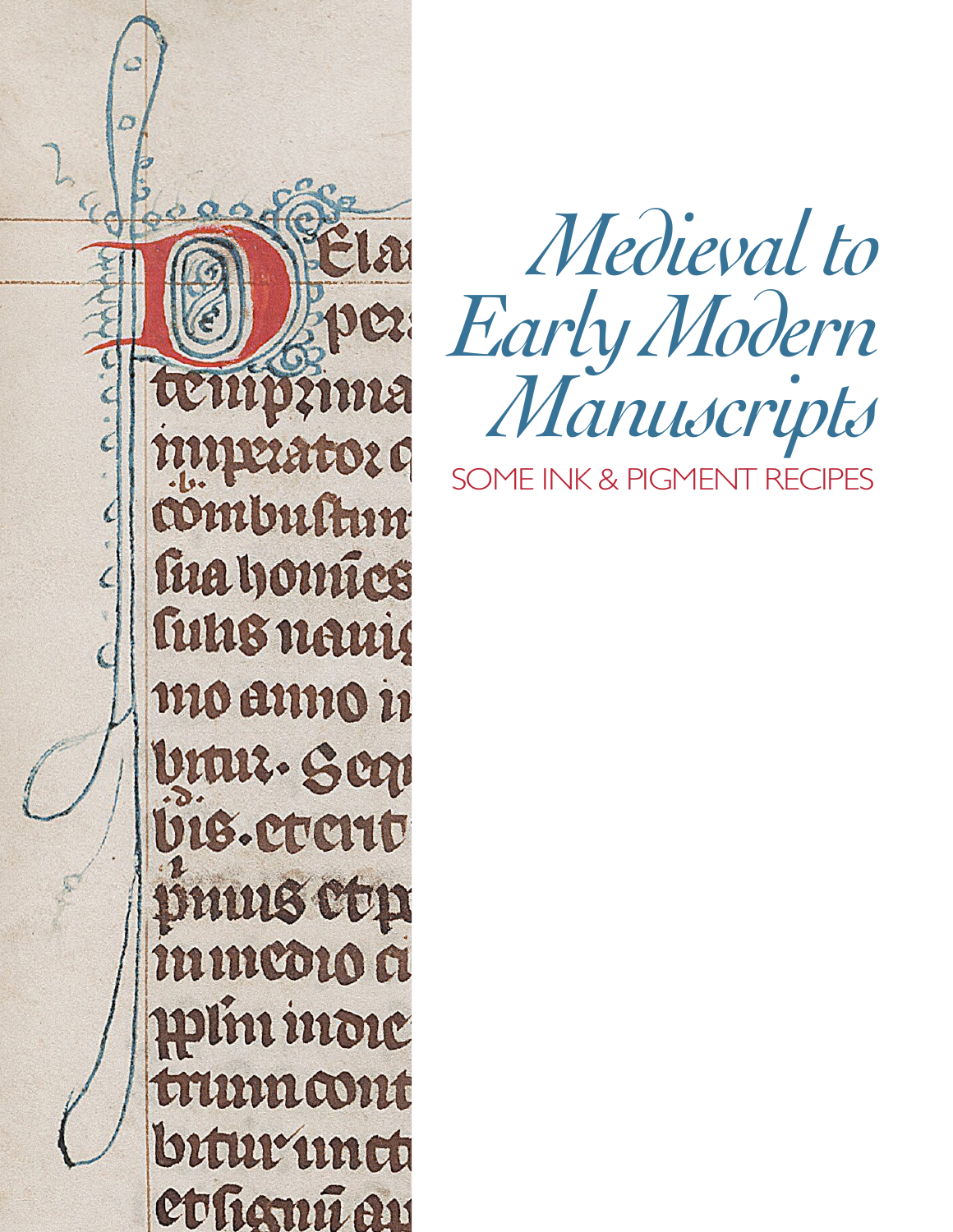SOME INK & PIGMENT REC *Medieval to Early Modern Manuscripts*

This booklet of ink and pigment recipes was compiled by the Special Collections Conservation Unit of the Preservation Department of Yale University Library. If you have any comments or questions please email the paper conservator at: marie-france.lemay@yale.edu.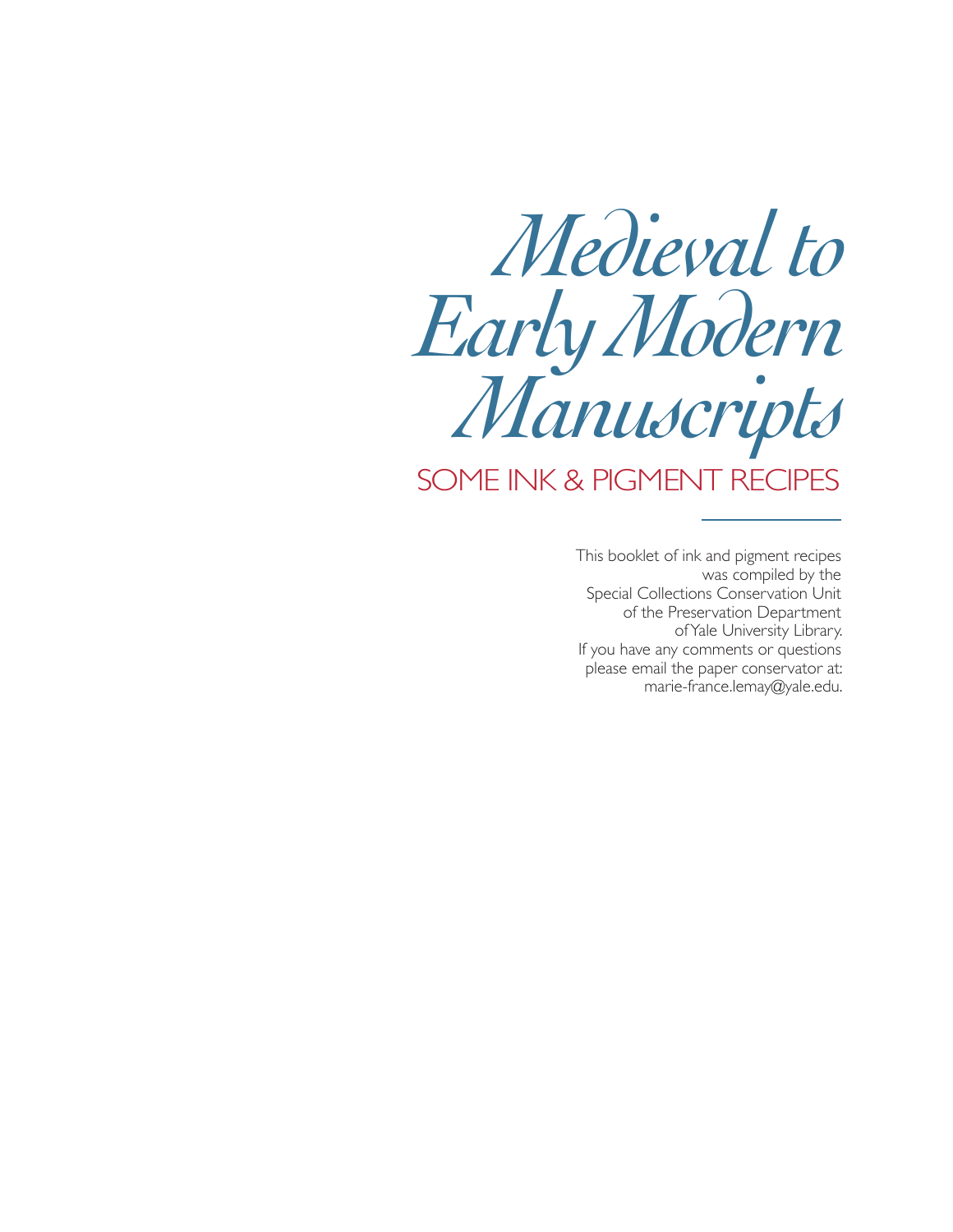*Table of Contents*

| Introduction                                           | $\overline{4}$ |
|--------------------------------------------------------|----------------|
| <b>IRONGALL INK RECIPES</b>                            |                |
| Probably XI <sup>th</sup> or XII <sup>th</sup> Century | 5              |
| Probably XII <sup>th</sup> Century                     | 6              |
| XIII <sup>th</sup> Century                             | $\overline{7}$ |
| XIV <sup>th</sup> Century                              | 8              |
| XIV <sup>th</sup> Century                              | 9              |
| XV <sup>th</sup> Century                               | 10             |
| XV <sup>th</sup> Century                               | 11             |
| XV <sup>th</sup> Century                               | 12             |
| XV <sup>th</sup> Century                               | 13             |
| XVI <sup>th</sup> Century                              | 14             |
| XVI <sup>th</sup> Century                              | 15             |
| Late XVII <sup>th</sup> Century                        | 16             |
| <b>RED INK RECIPES</b>                                 |                |
| $\mathbf{XVI}^{\text{th}}$ Century                     | 17             |
| <b>PIGMENT RECIPES</b>                                 |                |
| Kermes or Cochineal                                    | 18             |
| Cochineal or Kermes                                    | 19             |
| Brazilwood                                             | 20             |
| Ripe Buckthorn Berries                                 | 21             |

# CLOTHLET RECIPES

Basic recipe for making clothlets 22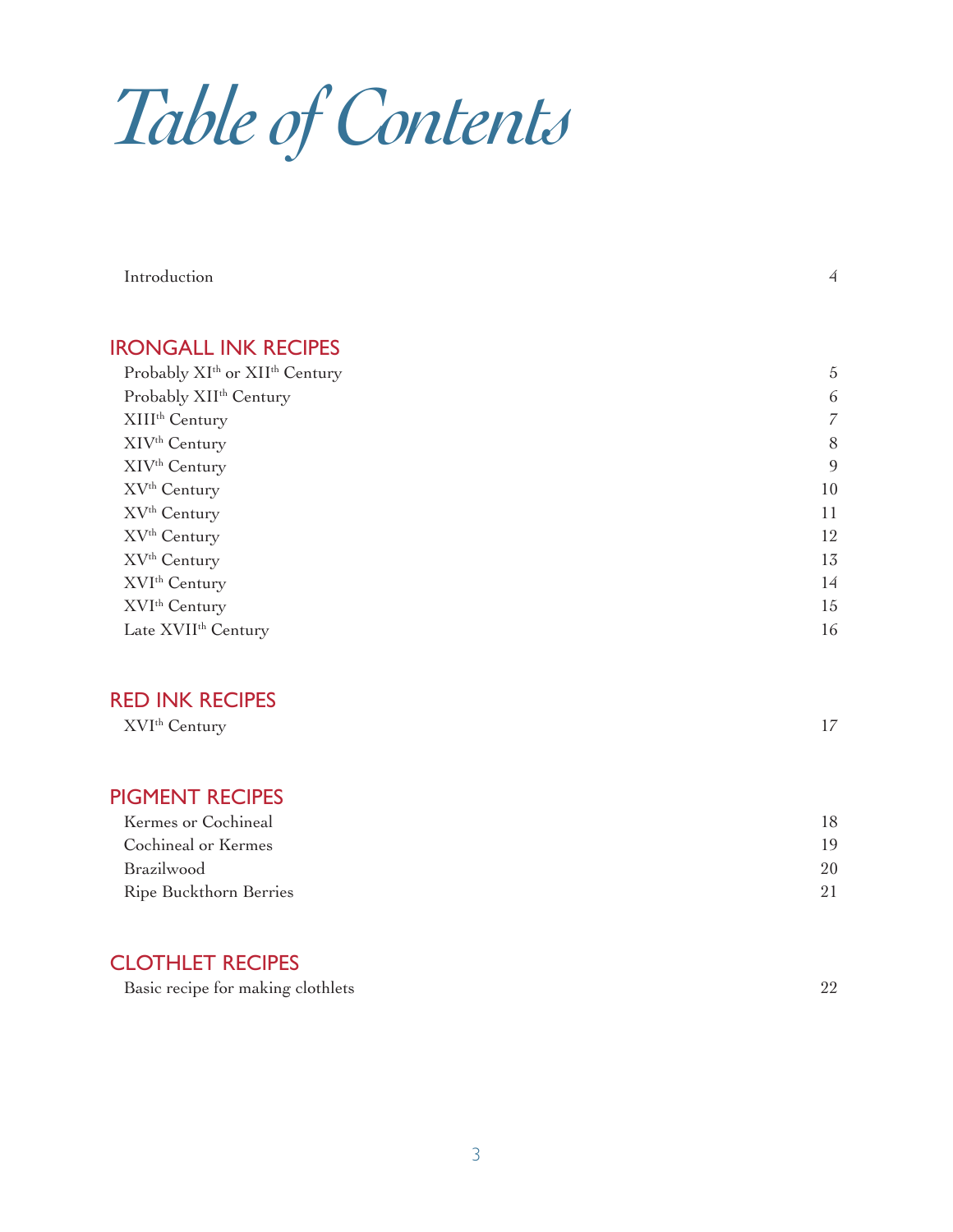*Introduction*

The recipes in this booklet were compiled from various historical and contemporary sources, mostly from European or Western countries. While the number of recipes is limited, especially for pigments, an effort was made to gather recipes spanning several centuries to show how different and similar they can be. Ink recipes are limited to irongall ink, as carbon ink recipes in Western manuscripts are very few, if not absent. Pigment recipes are limited to those obtained from plants or animals, in the form of lakes or clothlets. Lake pigment and clothlet samples and swatches made using some of these recipes are included in the Traveling Scriptorium kit.

For each recipe the original language (whenever possible) is given. Generally this is Latin or English. Unless noted otherwise, most of the English translations from the Latin are the ones given in the publication. When an English translation was not available in the publication, the recipe was translated from the French.

For those of you interested in digging further, you are encouraged to consult the orginal texts which are often available in PDF format on the internet.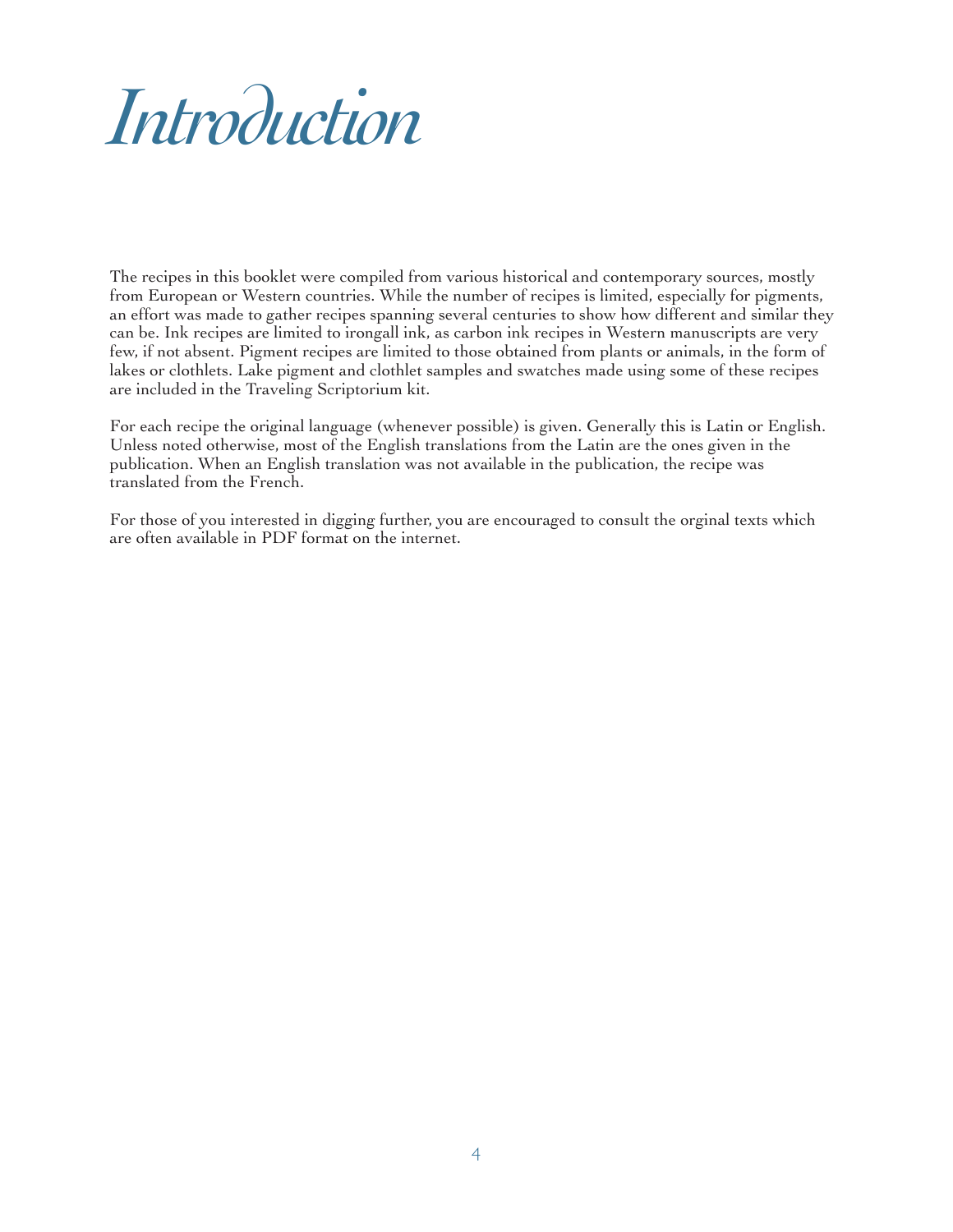*Irongall Ink*

# PROBABLY XI<sup>th</sup> or XII<sup>th</sup> CENTURY

## **190. The recipe for green ink**

Take ripe seeds of the shrub *caprifolium*, that is in English gatetriu, and grind them together well in a mortar; afterwards, let them boil thoroughly in wine, at the same time adding to the concoction iron that has rusted. This is a brilliant green ink. If you want to make cloth or leather green, smear some of this on it with a paintbrush. Now, if you want it to be black, add vitriol to this composition in the usual [way]. But, if you want to prevent this or any other ink from running, put some gum of hawthorn or holm oak into the concoction and cook them together.

Accipe grana matura arboris caprifolii, haec est anglice "galetrici" et in mortario bene contere. Post in vino diligenter fac ebulliri, ferrum eruginatum decoctioni simul adiciens; hoc est viride et fulgens incaustum, quod si vis pannum vel corium viridem habere, pincello hinc desuper illine. Si vero vis ut nigrum sit, adde huic compositioni solito atramentum. Quod si vis istud vel aliud, aliquod incaustum facere ne decurrat gummam cini vel prini in decoctionem pone et simul coque ad detemperandum.

The Latin version of this recipe was taken from Monique Zerdoun Bat-Yehouda, *Les encres noires au Moyen Âge (jusqu'à 1600)*, Éditions du CNRS, Paris, 1983, p. 166.

**Note:** Although this recipe is not strictly an irongall ink recipe, the addition of vitriol to make a black ink reminds us of an irongall ink.

The English version of the recipe was taken from Cyril Stanley Smith and John G. Hawthorne, *Mappae Clavicula. A little key to the world of medieval techniques* in Transactions of the American Philosophical Society, New Series, vol. 64, part. 4, 1974.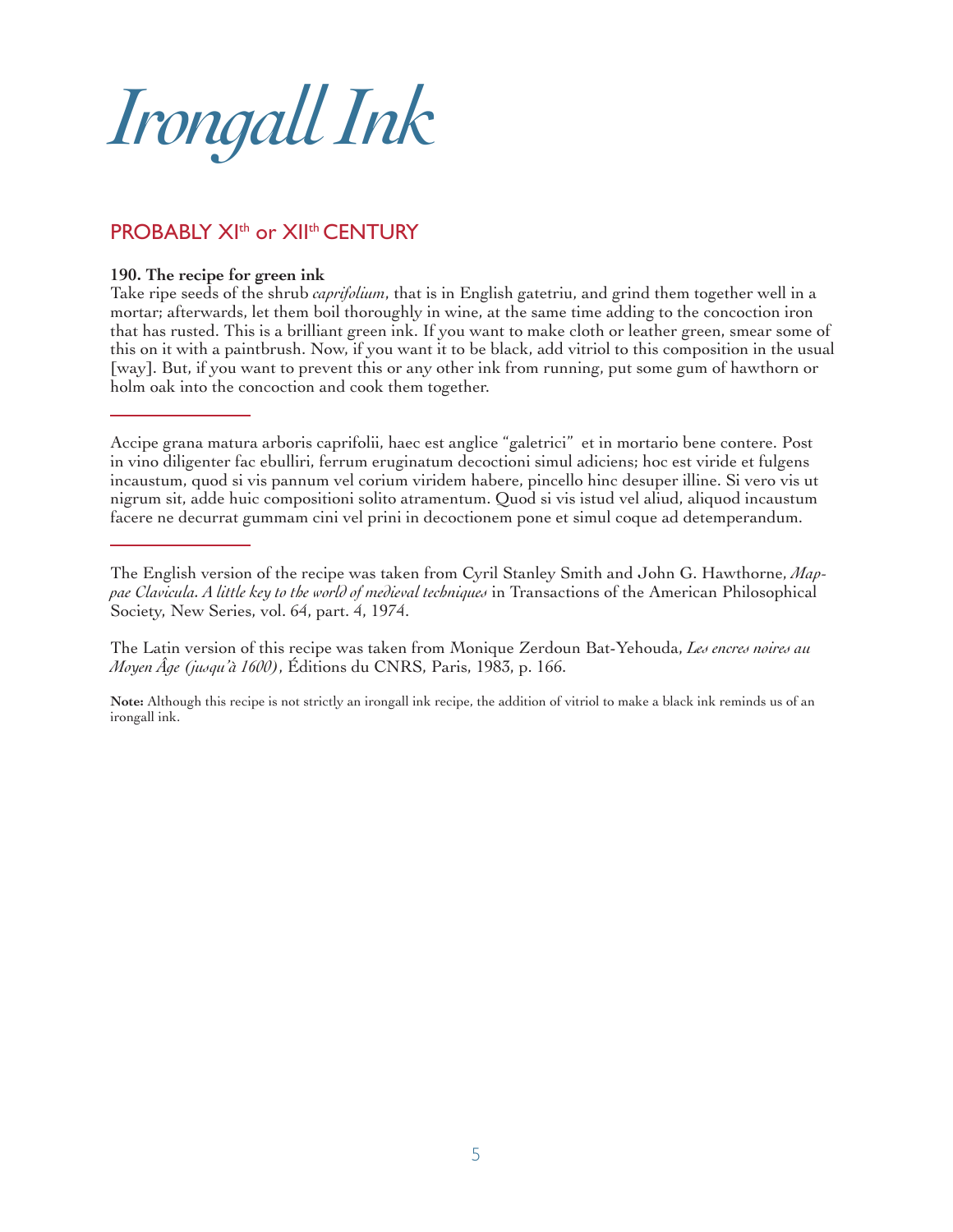# PROBABLY XII<sup>th</sup> CENTURY

#### **Chapter 38. Ink**

When you are going to make ink, cut some pieces of [haw]thorn wood in April or in May, before they grow blossoms or leaves. Make little bundles of them and let them lie in the shade for two, three, or four weeks, until they are dried out a little. Then you should have wooden mallets with which you should pound the thorn on another hard piece of wood, until you have completely removed the bark.

Put this immediately into a barrel full of water. Fill two, three, four, or five barrels with bark and water and so let them stand for eight days, until the water absorbs all the sap of the bark into itself. Next, pour this water into a very clean pan or cauldron, put fire under it and boil it. From time to time also put some of the bark itself into the pan so that, if any sap has remained in it, it will be boiled out. After boiling it a little, take out the bark and again put more in. After this is done, boil the remaining water down to a third, take it out of that pan and put it into a smaller one. Boil it until it grows black and is beginning to thicken, being absolutely careful not to add any water except that which is mixed with sap. When you see it begin to thicken, add a third part of pure wine, put it into two or three new pots, and continue boiling it until you see that it forms a sort of skin on top.

Then take the pots off the fire and put them in the sun until the black ink purges itself from the red dregs. Next, take some small, carefully sewn parchment bags with bladders inside, pour the pure ink into them, and hang them in the sun until [the ink] is completely dry. Whenever you want, take some of the dry material, temper it with wine over the fire, add a little green vitriol and write. If it happens through carelessness that the ink is not black enough, take a piece of iron a finger thick, put it into the fire, let it get red-hot, and immediately throw it into the ink.

#### **De encausto**

Incaustum etiam facturus incide tibi ligna spinarum, in Aprili siue in Maio prius quam producant flores aut folia, et congregans inde fasciculos sine iacere in umbra duabus hebdomadibus uel tribus aut quatuor, donec aliquantulum exsiccentur.

Deinde habeas malleos ligneos, cum quibus super aliud lignum durum contundas ipsas spinas, donec corticem omnino euellas, quem statim mittes in dolium aqua plenum; cumque duo dolia uel tries seu quatuor aut quinque cortice et aqua repleueris, sine sic stare per octo dies, donec aqua omnem corticis sucum in se emordeat. Post haec mitte ipsam aquam in cacabum mundissimum uel in lebetem, et supposito igne coque; interdum etiam immitte de ipso cortice in cacabum, ut si quid suci in eo remansit, excoquatur; quam cum modice coxeris, eice, aliumque rursus immitte. Quo facto coque residuam aquam usque ad tertiam partem sicque eiciens de ipso cacabo mitte in minorem et tamdiu coque, donec nigrescat atque incipiat densescere, hoc omnino cauens ne aliquod addas aquae, excepta illa quae suco mixta est; cumque uideris eam densescere, adde uini puri tertiam partem, et mittens in ollas nouas duas uel tres, tamdiu coque, donec uideas quod in supremo quasi cutem trahat.

Deinde tollens ipsas ollas ab igne, pone ad solem, donec se nigrum incaustum a rubea faece purificet. Postea tolle folliculos ex pergameno diligenter consutos ac uesicas, et infundens purum incaustum suspende ad solem, donec omnino siccetur; cumque siccum fuerit, tolle inde quotiens uolueris et tempera cum uino super carbones, et addens modicum atramenti scribe. Quod si contigerit per negligentiam, ut non satis nigrum sit incaustum, accipe ferrum grossitudine unius digiti, et ponens in ignem sine candescere, moxque in incaustum proice.

This recipe was taken from Theophilus, *On Divers Arts. Theoremost Medieval Treatise on Painting, Glassmaking and Metalwork*, Translated from the Latin with Introduction and Notes by John G. Hawthorne and Cyril Stanley Smith, Dover Publications Inc., New York, 1979, p. 42.

The Latin version was taken from Monique Zerdoun Bat-Yehouda, *Les encres noires au Moyen Âge (jusqu'à 1600)*, Éditions du CNRS, Paris, 1983, p. 156.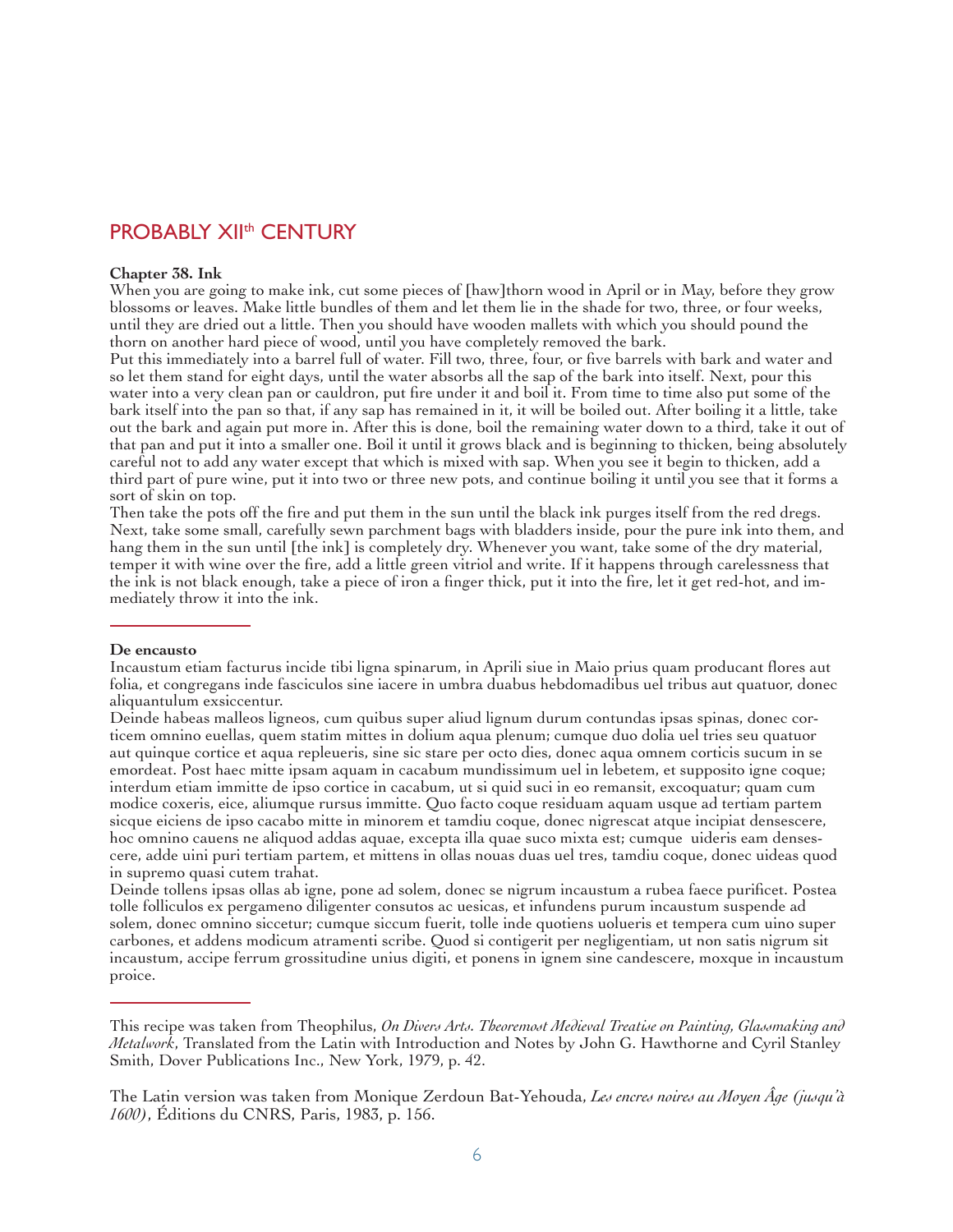Latin Ink. Take an earthen vase (or jar or pan) that can contain 8 pounds of water; then (add) half a pound of small gall nuts and crush them well; then boil until (the water, the mixture) is reduced by half; then take three ounces of gum arabic and grind it well; and pour (add) the gum to the mixture in the jar and boil it until reduced by half. Remove the jar from the fire and take 4 ounces of vitriol and one pound of warm wine and mix them together in another jar and add little by little to the ink, stirring well. Leave it to rest for two days, and afterwards, every day, stir four times with a stick.

The English version was translated from the French.

Inc laustum| latinum; accipe vas de terra quod capiat VIII l. llibras| aque; postea mediam libram galette et tere bene ; postea bulli usque ad medietatem, tunc accipe tres untias gummi arabici et tere bene et colato illo quod est in oll |a| apponatur gumma, tunc bulliat ad medietatem. Postea aufer ab igne et tunc accipe 4 uncias vitreoli et l. |libram| vini calidi aliquantulum et debes miscere vinum et vitreolum in alio vase bene, tunc paulatim apponatur ad inc |austum| miscendo senper bene; ita stet per duos dies et quolibet die moveatur quarter cum baculo postea.

Encre latine. Prends un vase de terre (ou un pot ou un poêlon) qui contienne 8 livres d'eau; ensuite (ajoute) une demi-livre de petites noix de galle et écrase bien; ensuite fais bouillir jusqu'a ce que (l'eau, le mélange) soit réduit de moitié; puis prends trois onces de gomme arabique et écrase bien; et que la gomme soit versée (ajoutée) au mélange qui est dans le récipient, puis que cela bouille (faire bouillir) jusqu'à réduction de moitié. Ensuite, retire du feu et puis prends 4 onces de vitriol et une livre de vin un peu chaud, et tu dois mélanger le vin et le vitriol dans un autre vase (récipient), puis l'ajouter peu à peu à l'encre, toujours en mélangeant bien. Que cela reste ainsi pendant deux jours, et après cela, chaque jour, remue quatre fois avec un bâton.

From a manuscript kept at the British Library, London, Harley 3915, fol. 148 v.

The Latin and French versions of this recipe were taken from Monique Zerdoun Bat-Yehouda, *Les encres noires au Moyen Âge (jusqu'à 1600)*, Éditions du CNRS, Paris, 1983, p. 247.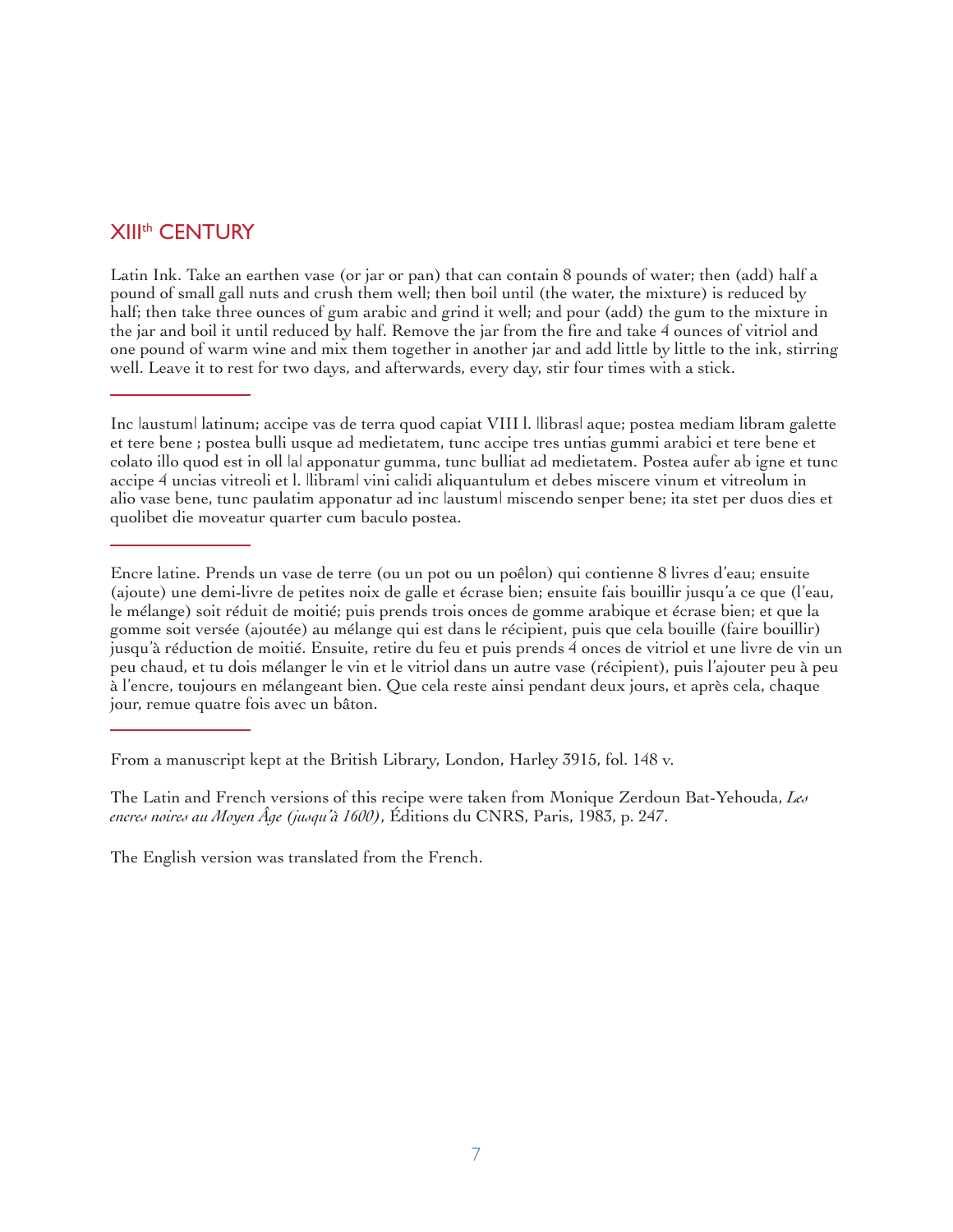351. To make 3 quarts of ink, take 2 ounces each of galls and gum arabic, and 3 ounces of copperas. Break the galls and soak them for 3 days, then boil in three half gallons of rainwater or water from a still pond. And when they have boiled long enough so that nearly half the water has boiled off—that is, there is only about 3 quarts left—take off the fire, and add the copperas and gum, and stir until cool. Store in a cold, damp place. Note that after 3 weeks, it will spoil.

POUR FAIRE TROIS PINTES D'ENCRE, prenez des galles et de gomme de chascun deux onces, couperose trois onces; et soient les galles cassées et mises tremper trois jours, puis mises boulir en trois quartes d'eaue de pluye ou de mare coye. Et quant ils auront assez boulu et tant que l'eau sera esboulie près de la moitié, c'est assavoir qu'il n'y ait mais que trois pintes, lors le convient oster du feu, et mettre la couperose et gomme, et remuer tant qu'il soit froit, et lors mettre en lieu froit et moite. Et nota que quant elle passe trois sepmaines, elle empire.

The English translation for this recipe was taken from *The Good Wife's Guide (Le Ménagier de Paris), A Medieval Household Book*, translated, with critical introduction, by Gina L. Greco & Christine M. Rose, Cornell University Press, Ithaca and London, 2009, p. 336.

The original French recipe was taken from *Le Ménagier de Paris. Traité de morale et d'économie domestique composé vers 1393 par un bourgeois parisien*, Tome Second, Paris, 1846, p. 265.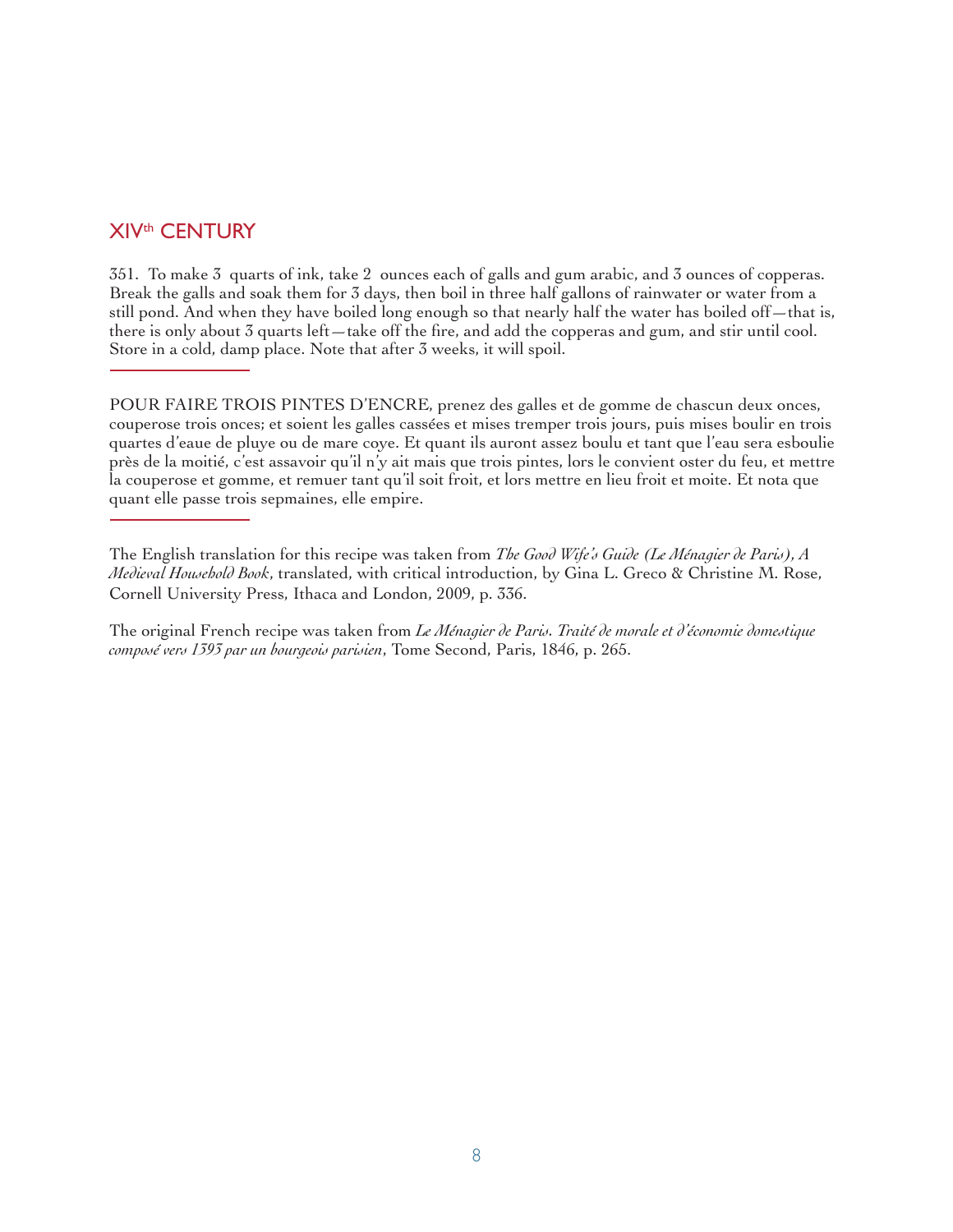If you wish to make a good ink or a good "dye", take twelve pounds of rain water and two pounds of gall nuts and, put the galls in the rain water to macerate until morning. Boil this liquor until it is reduced by half; then carefully filter it through a fine cloth and put it back over the fire; take four ounces of gum arabic and boil it with the liquor until it is dissolved. Filter again; then take one pound of very clear white wine, and three ounces of vitriol and mix them well; add this mixture to the liquor and let it boil a little bit; carefully filter again. This will make a good ink.

The English version was translated from the French.

Si vis facere bonum atramentum sive tinctam bonam accipe de aqua pluviali Iibras XII et de gallis II, et in sero pone dictas gallas in aquam pluvialem predictam temperando usque ad mane, et fac bulire simul tantum ita quod aqua illa consumetur usque ad mediam partem ; deinde cola illam aquam optime per pannum subtile, deinde repone dictam aquam ad ignem, et accipe de gumma arabica uncias IV, et dimitte bulire cum aqua predicta donec gumma liquefacta fuerit. Et iterum cola eam, postea accipe de vino bono albo et clara libram unam et de vitriolo uncias tres et bene distempera pariter, et fac illud bulire aliquantulum cum aqua predicta et iterum cola bene et erit bonum atramentum.

Si tu veux faire une bonne encre ou une bonne « teinture », prends douze livres d'eau de pluie et deux livres de noix de galle et, le soir, mets lesdites noix de galle dans ladite eau de pluie à macérer jusqu'au matin. Fais bouillir le tout jusqu'à ce que la liqueur réduise de moitié seulement; ensuite, filtre cette eau bien soigneusement à travers un linge fin et remets-la sur le feu; prends quatre onces de gomme arabique que tu fais bouillir avec la liqueur susdite jusqu'à ce que la gomme soit liquéfiée. Filtre à nouveau; après quoi prends une livre de bon vin blanc, bien limpide, et trois onces de vitriol et mélange-les bien également; et fais bouillir un peu (ce mélange) avec la susdite liqueur; filtre encore soigneusement. Et cela fera une bonne encre.

From a manuscript kept at the Bibliothèque nationale de France, latin 8651, f. 88 v., recipe transcribed in Bibl. de l'École des Chartes, tome 86 (1925), p. 484.

The Latin and French versions of this recipe were taken from Monique Zerdoun Bat-Yehouda, *Les encres noires au Moyen Âge (jusqu'à 1600)*, Éditions du CNRS, Paris, 1983, p. 178 and 255.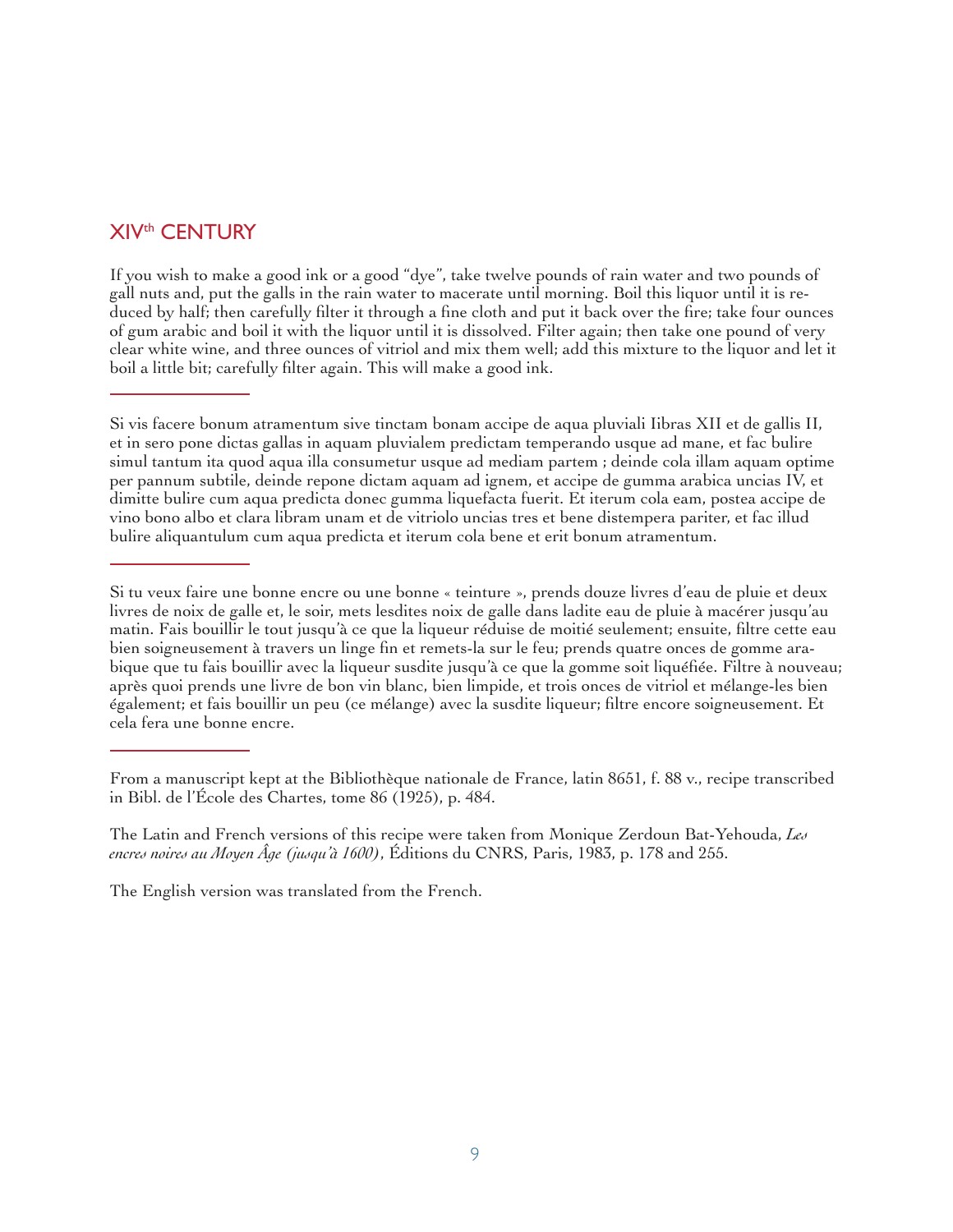## **47. To make good ink for writing, particularly for books.-**

Take 4 bottles of good wine, white or red, and 1 lb. of galls, slightly bruised, which must be put into the wine, and allowed to stand for 12 days, and be stirred every day with a stick. The twelfth day it must be strained through a strainer of fine linen, and must be poured into a clean jar, and put on the fire to get hot, until it almost boils. Then remove from the fire, and when it has cooled so as only to be tepid, put into it 4 oz. of gum-arabic, which must be very bright and clear, and stir it with a stick, then add ½ lb. Roman vitriol, and stir it continually with the stick, until all things are well incorporated together, and let it cool and keep for use. And note, that ink made with wine is good for writing books upon the sciences, because, when books are written with it, the letters do not fade, and can hardly be scraped out or discharged from parchment or paper. But if they are written with ink made with water, it is not so, for they can easily be scraped out, and it may happen that the letters written with it will fade.

4 bottles of wine, or water, or half of each. 1 pound of galls of xij. oz. to the pound.

4 oz. of gum Arabic.

6 oz. Roman vitriol.

And if you took equal parts of each, galls, gum, and vitriol, as much of one as of the other, by weight, it would still be good; as for instance, 6 oz. of each, would be sufficient for the said 4lbs. of wine or water, or wine and water mixed as before.

## **47. Ad faciendum optimum attramentum por scribendo, precipue libros.-**

Recipe bocales iiiior optimi vini vermigii vel albi, et libram i. galle modicum fracte, que ponatur in dicto vino, et stet in ipso per duodecim dies, et agitetur omni die cum baculo, ultima vero die colletur bene subtiliter per colatorium tele line; postea ponatur in vase mondo ad ignem, et callefiat usque dum quasi bulliat; deinde deponatur ab igne, et cum refrigidatum sit, taliter quod sit tepidum, ponantur in ipso onzie iiiior gummi arabici bene lucidi et clari, et agitature cum baculo; deinde ponature libra ½ vitrioli romani, et semper misceatur cum baculo, donec bene incorporentur omnia simul, et infrigidetur et usui servtur. Et nota quod attramentum factum cum vino est bonum ad scribendum libros scienciarum, que cum de ipso scripti sunt libri, non cadunt littere, neque quasi raddi possunt, nec expelli de carta, nec de papiro. Set si scripti sunt de attramento, seu incausto, facto de aqua, non est sic, que bene radi possunt leviter, et accidere potest quod littere de ipso scripte caduce sint.

Bocales iiii<sup>or</sup> vini, vel aque, vel per medietatem de utroque.

Lipra i. gallarum, de onziis xii. pro lipra.

Onzie iiii<sup>or</sup> gummi arabici.

Onzie vi. vitrioli romani.

Et qui caperet gallas, gummam, et vitrolum, quodlibet ad equale, videlicet totidem de uno quotidem de alio, ad pondus, ad huc bonum esset, videlicet ut onzie vi. de quolibet, quod satis esset pro dictis libris iii<sup>or</sup> vini, seu aque, vel aque et vini, ut supra.

From the manuscripts of Jehan Le Bégue, composed in Paris in 1431, which are found in *Original treatises, dating from the XIIth to XVIIIth centuries on the arts of painting, in oil, miniature, mosaic, and on glass; of gilding, dyeing, and the preparation of colours and artificial gems; preceded by a general introduction; with translations,prefaces, and notes*. By Mrs. Merrifield. v. 1, Merrifield, Mary P. (Mary Philadelphia), London, J. Murray, 1849, p. 68.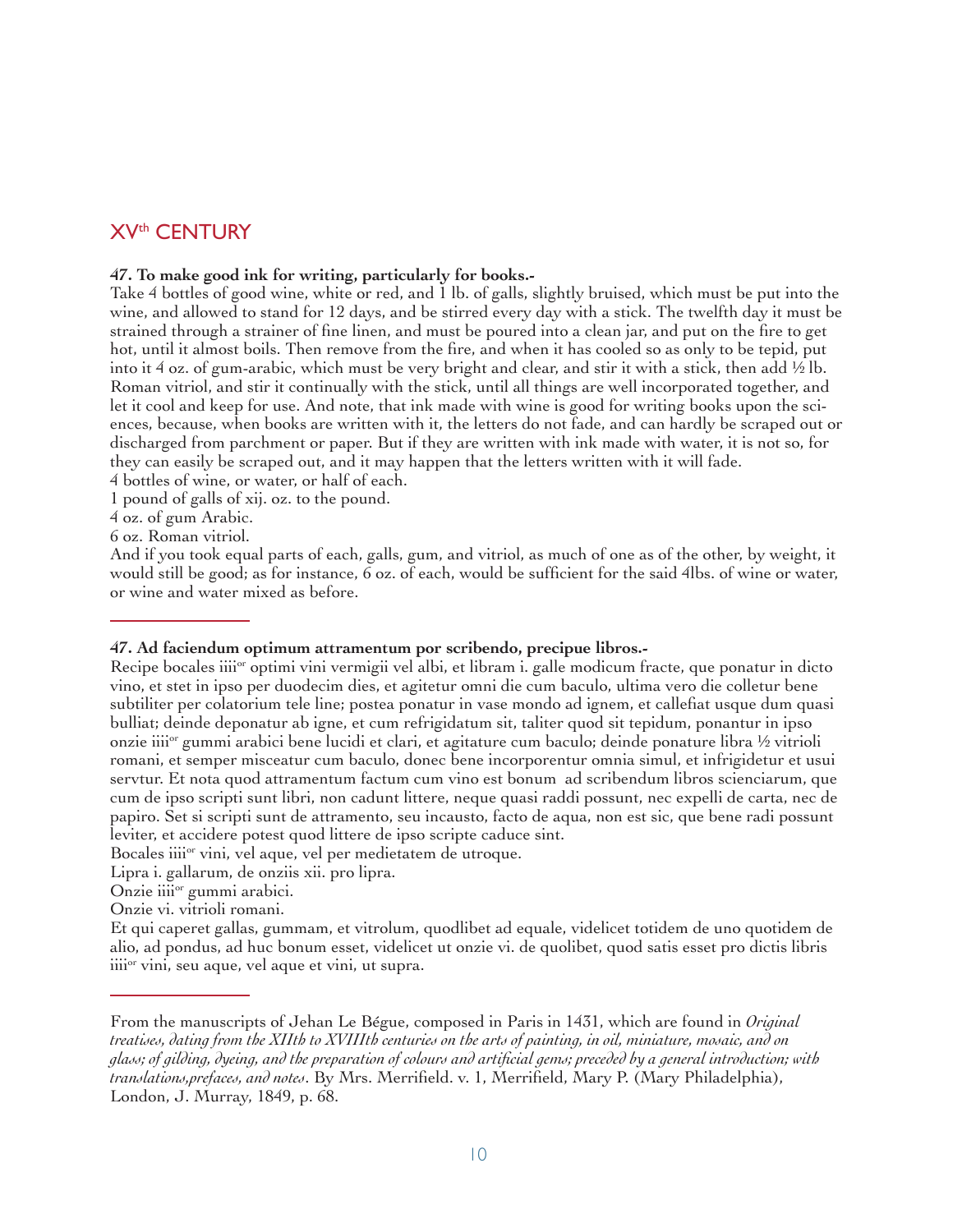#### **303. To make ink for writing.-**

Observe that choice and tried writing must be made in this way. Take iij ounces of galls, the goodness of which may be known by their being wrinkled. Take an equal quantity of gum arabic, the goodness of which may be known by its being bright and easily broken, and the smallest is the best. *Item*. Take 3 ½ oz. of Roman vitriol [sulphate copper?], the goodness of which may be known by its being a blue color, and solid, and coarse after the manner of coarse salt. Afterwards, take four pounds, of twelve ounces to the pound, of clear water, which if it is rain water, or water from a cistern in which rain water is kept, is better than well, spring or river water; and put it into a new metal or glazed earthen jar, which has never been used for anything else, in order that it may be pure and clean from all filth; and into this water, put the galls roughly pounded so that each grain of gall may be broken into four or five pieces, and then let the galls boil in the water without gum or vitriol, until the water is reduced to one-half. Then let it be strained through a cloth or piece of linen, and be put back without the substance of the galls in the vase over the fire, and let it remain there until it begins to boil, and then put into it the gum ground and pulverized, and let it boil gently for a short time, namely, until the gum is dissolved. Having done this, pour into it directly two pounds of the best pure and white wine, and stir it a little, and then immediately add the vitriol well pulverized, stir it again a little, and then remove the vase from the fire, and mix the whole together in order that the vitriol may be well incorporated with the galls, and the gum, and the water. Having done all these things in order, put the vase with the ink in the open air, and let it stand for one night, in order that the air make it brilliant and more black. And therefore if it be done in fine weather, it will be better and finer. Afterwards, strain it through a cloth, and put it by, and keep it for use.

#### **303. Ad faciendum incaustum seu atramentum pro scribendo.-**

Nota quod atramentum electrum et probatum hoc modo debet fieri. Accipe unciae tres gallae, cujus bonitos apparet si minuta in crispa est. Totidem accipe de gummi arabico, cujus bonitas apparet si lucidum et de facili frangatur, et minutum magis valet. Item accipe oncias tres et dimidiam vitrioli Romani, cujus bonitas apparet si est coelesti coloris et solidum et grossum, quasi in modum salis grossi. Postea accipe quatuor libras de onciis duodecim per libram aquae clarae, quae si est pluvialis vel de cisterna reservante aquas pluviales melior est quam putei nec fontis nec fluvii et pone eam in vase metallino vel figuli vitriato novo, quod non sit alteri usui deputatum, ut sit purum et mundum ab omni sorde, et in ipsa aqua mitte gallam grosso modo tritam, ita quod de quolibet grano gallae fiant quatuor vel quinque particulae, et sic bulliat galla in aqua absque gummi et vitriolo, donec aqua reddatur ad medium comminuta. Postea coletur per pannum seu telam et absque substantia gallae reponatur in vase ad ignem et sic tantum stet quod incipiat bullire, et tunc gummi tritum et pulverizatum mittatur in ipsa et bulliat aliquantulum, scilicet leniter usque : quo gummi liquefactum sit. His factis, immediate apponas duas libras optimi vini puri et albi et aliquantulum misce, et immediate mitte vitriolum bene pulverizatum et misceas parum, et statim eleva vas ab igne, et misceas simul totum, ita quod bene incorporetur vitriolum cum galla, et gummi, et aqua. Omnibus his peractis ex ordine pone vas cum ipso attramento ad aerem serenum, et stet per una noctem, ut serenum reddat ipsum lucidum et magis nigrum. Et ideo si fiat sereno tempore, magis valet et pulcrius est. Et postea coletur per telam, et reponetur, et usui servetur.

From the manuscripts of Jehan Le Bégue, composed in Paris in 1431, which are found in *Original treatises, dating from the XIIth to XVIIIth centuries on the arts of painting, in oil, miniature, mosaic, and on glass; of gilding, dyeing, and the preparation of colours and artificial gems; preceded by a general introduction; with translations,prefaces, and notes.* By Mrs. Merrifield. v. 1, Merrifield, Mary P. (Mary Philadelphia), London, J. Murray, 1849, p. 288.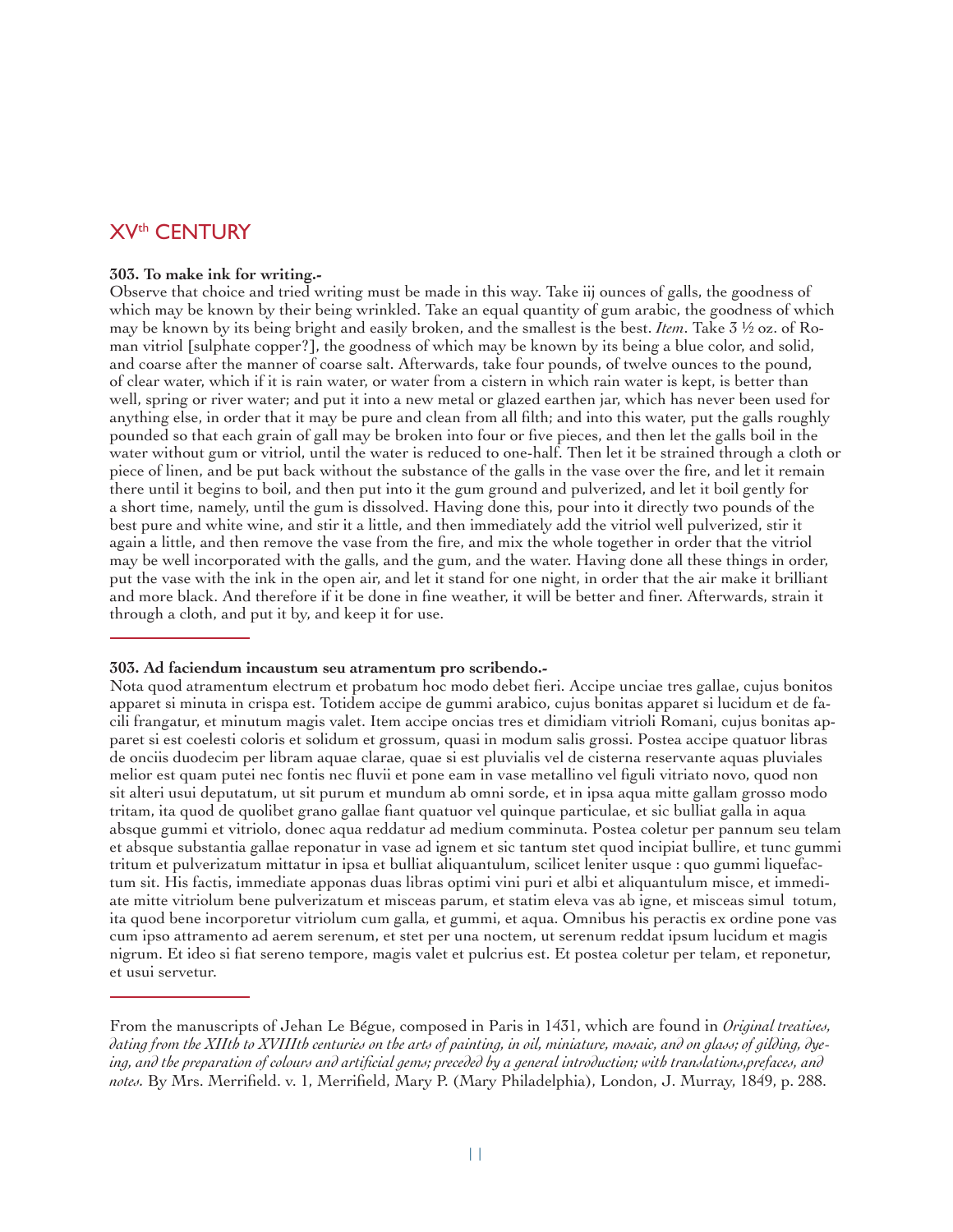#### **374. To make writing ink.-**

Take a bocale of good and strong white wine, 4 oz. of galls well crushed, one handful of dried rinds of pomegranates, one handful of fresh bark of mountain ash scraped with a knife, and one handful of fresh bark of roots of walnut trees, and 2 ½ oz. of gum Arabic; mix the whole together with wine, and let the mixture remain for 6 to 8 days in the sun, stirring it well 4 or 6 times every day. Then add 2 ½ oz. of Roman vitriol, and mix it frequently, and let it remain so for several days; then put it over the fire to boil for the space of one *miserere*, let it cool, and then strain it and leave it for 2 days in the sun. If you then put in it a little roche alum it will make it much brighter, and it will be good and perfect writing ink.

#### **374. A fare inchostro bono et da scrivare.-**

Tolli uno bocale de vino bianco grande et bono et once 4 de galla amachata bene et una manciata de scorze de mele granate seche et una manciata de scorze de ornello fresco rase con lo cortello et una manciata de scorze de raiche de noce fresche poi tollj once 2 et ½ de gomarabico et mistica omne cosa insiemj cum lo sopradicto vino et fa stare per 6 o 8 di al sole et omne di lo mista 4 o 6 volte molto bene poi ce pone doi once et ½ de vitriolo romano et mistalo spesso et stia cosci per alcunj di et poi el pone al foco a bullire per spatio duno miserere et lassalo fredare et poil lo cola et metilo doi dj al sole et se ce mectj poi uno poco dalumj de rocho farallo piu lustro assa et vira perfecta et bona intinta da scrivare.

This recipe was taken from *Segreti per Colori (Secrets for making colors)*, composed in Italy in the early XVth century, which is found in *Original treatises, dating from the XIIth to XVIIIth centuries on the arts of painting, in oil, miniature, mosaic, and on glass; of gilding, dyeing, and the preparation of colours and artificial gems; preceded by a general introduction; with translations,prefaces, and notes.* By Mrs. Merrifield. v. 1, Merrifield, Mary P. (Mary Philadelphia), London, J. Murray, 1849, p. 590.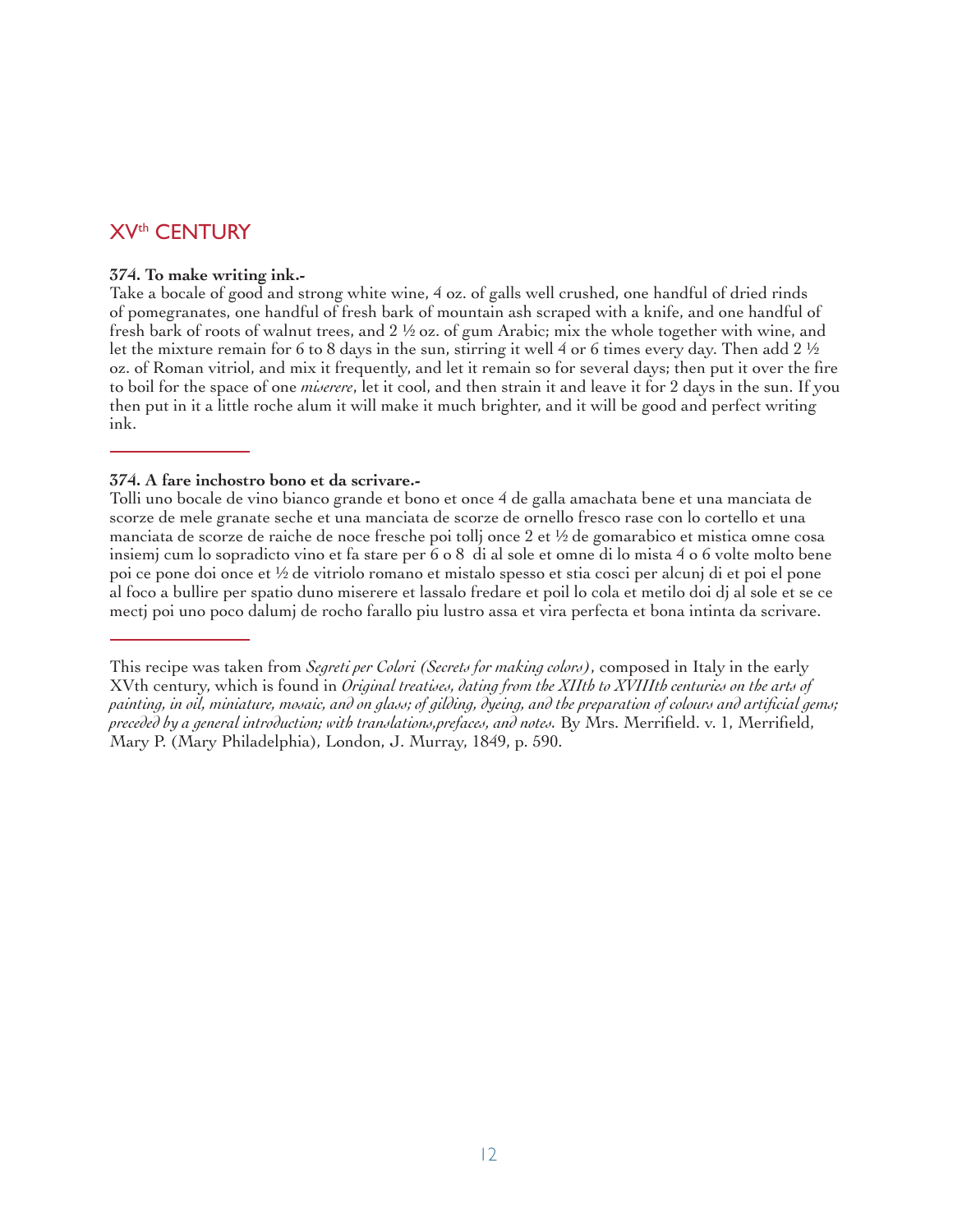How to prepare the ink: take some gum arabic, gall nuts and copperas and grind each one separately in a mortar. Use the following proportions for each: nine parts\* of gum; seven parts of gall nuts; five parts of copperas, then dilute separately (the first two substances) in different jars: the gum with 9 parts of water and the gall nuts with 7 parts of water. Leave both to soak for 2 days and 2 nights. Then, mix them and add the 5 part of copperas and let stand for a day and a night and it is then that the ink is made. If afterwards it becomes too thick, dilute as needed with water.

Modus ad faciendum incaustum: recipe gummi de arabia et galles et coprose et tere ea in mortario singula per se et proporciona ea hoc modo : recipe IX coclearia\* plena de gummo et VII coclearia plena de gallis et V de coprose et tempera gummi cum IX coclearibus plenis aque in quodam vase per se et tempera (le) galle cum VII coclearibus plenis aque per se et stent sic per II dies et II noctes ad modefaciendum et postea commisce ea simul et tunc recipe illa V. coclearia de coprose et commisce cum illis et sic omnia iste simul commixta stent una die et una nocte et tunc fit incaustum et postea si fuerit nimis spissum distempera cum aqua secundum exigenciam racionis.

\* Probably a spoonful.

Mode de préparation de l'encre : prends de la gomme arabique, des noix de galle et de la couperose et broie chacune de ces substances séparément dans un mortier. Dose-les dans les proportions suivantes: neuf mesures\* bien pleines de gomme; sept mesures bien pleines de galles; cinq mesures bien pleines de couperose, puis dilue séparément (les deux premières substances) dans un vase distinct: la gomme avec 9 mesures bien pleines d'eau, les galles avec 7 mesures bien pleines d'eau. Laisse chacun de ces deux mélanges macérer pendant 2 jours et 2 nuits. Ensuite, mélange-les, puis incorpore les 5 mesures de couperose et laisse reposer le tout pendant un jour et une nuit et c'est alors que se fait l'encre. Si, par la suite, elle devient trop épaisse, dilue-la avec de l'eau comme bon te semble.

From a manuscript kept at the British Library, London, Arundel 507, fol. 100 v.

The Latin and French versions of this recipe were taken from Monique Zerdoun Bat-Yehouda, *Les encres noires au Moyen Âge (jusqu'à 1600)*, Éditions du CNRS, Paris, 1983, p. 262.

The English version was translated from the French.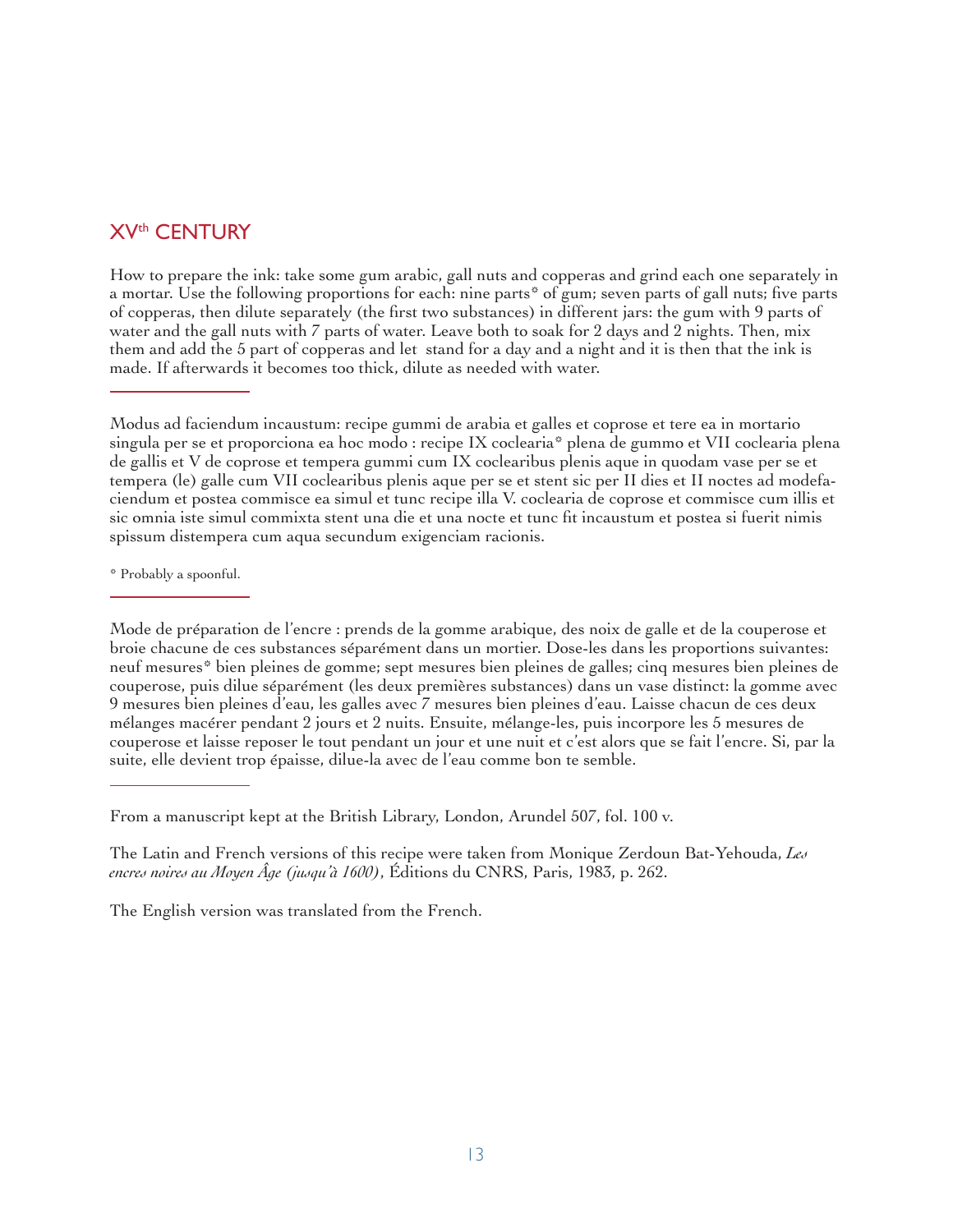## **Recipe to make good ink:**

Take one ounce of gall nuts crushed to pieces, then place them in a piece of cloth that you will tie not too tight; put the galls to soak in twelves ounces of rain water and let macerate at least six days; once this is done, boil until the mixture is reduced to eight beautiful and unctuous ounces; then you will put in it one quart of german vitriol well ground and a half ounce of gum that will have soaked in vinegar; only use as much vinegar as is necessary and you will make a marvelous ink.

## **Ricetta da fare inchiostro fino :**

Togli una oncia di galleto pisto in pezzeti, et poi lo metterai in una pezza di tela et ligarella, non troppo stretta et meteralla a mollo in XII oncia d'acqua, che sia piovana, et lassalo stare almen sei giorni, et fatto questo fallo bollire tanto che torni otto oncie bello et colato et puoi mettarevi dentro un quarto de vetriolo todesco molto ben spolverizato, e meza oncia di gumma che sia stata a molle in aceto e che l'aceto non sia più del bisogno et tu farai un inchiostro mirabilmente buono.

## **Recette pour faire une encre de qualité:**

Prends une once de galles (ou de gallons) écrasées en morceaux, puis place-les dans un morceau de toile que tu lieras sans trop serrer ; mets-les à tremper dans douze onces d'eau (qui doit être) de pluie et laisse macérer au moins six jours; ceci accompli, fais bouillir jusqu'à ce que cela réduise à huit onces belles et onctueuses; puis tu mettras dedans un quart de vitriol allemand très bien pulverisé et une demi-once de gomme qui aura macéré dans le vinaigre; celui-ci ne doit pas être en quantité supérieure à ce qui est nécessaire et tu feras une encre merveilleusement bonne.

This recipe was taken from the *Thesauro de Scrittori* written in 1515 by Sigismond de Fanti; the complete title of the manuscript is as follows: Opera artificiosa laquale con grandissima arte, si per pratica, come per geometria insegna a scrivere diverse sorte littere : cioe cancellarescha, merchantescha, formata, curs iva, antiqua, moderna et bastarda, di piil sorte : cum varii et bellissimi exempli e altre sorte littere de varie lingue : cioè grecha, hebraicha, caldea a arabicha : tutte estratte da diversi e probatissimi auttori: et massimamente dalo perfectissimo Sigismundo Fanto nobile ferrarese : mathematico et archittetor e eruditissimo : deli mesure/e/ raggione de littere primo inventore : intagliata per Ugo da Carpi. Cum gratia et privilegio.

Anchora insegna de atemperare le penne secundo diverse sorte littere/e/ cognoscere la bonta de quelle, e / carti; e fare inchiostro e verzino. Cenaprio/e/vernice. Cum multi altri secreti pertinenti alo solito et eccellenti scrittore come per te medesimo legendo impararai. Nel anno di nostra saluti MDXXXV.

The Italian and French versions of this recipe were taken from Monique Zerdoun Bat-Yehouda, *Les encres noires au Moyen Âge (jusqu'à 1600)*, Éditions du CNRS, Paris, 1983, p. 297.

The English version was translated from the French.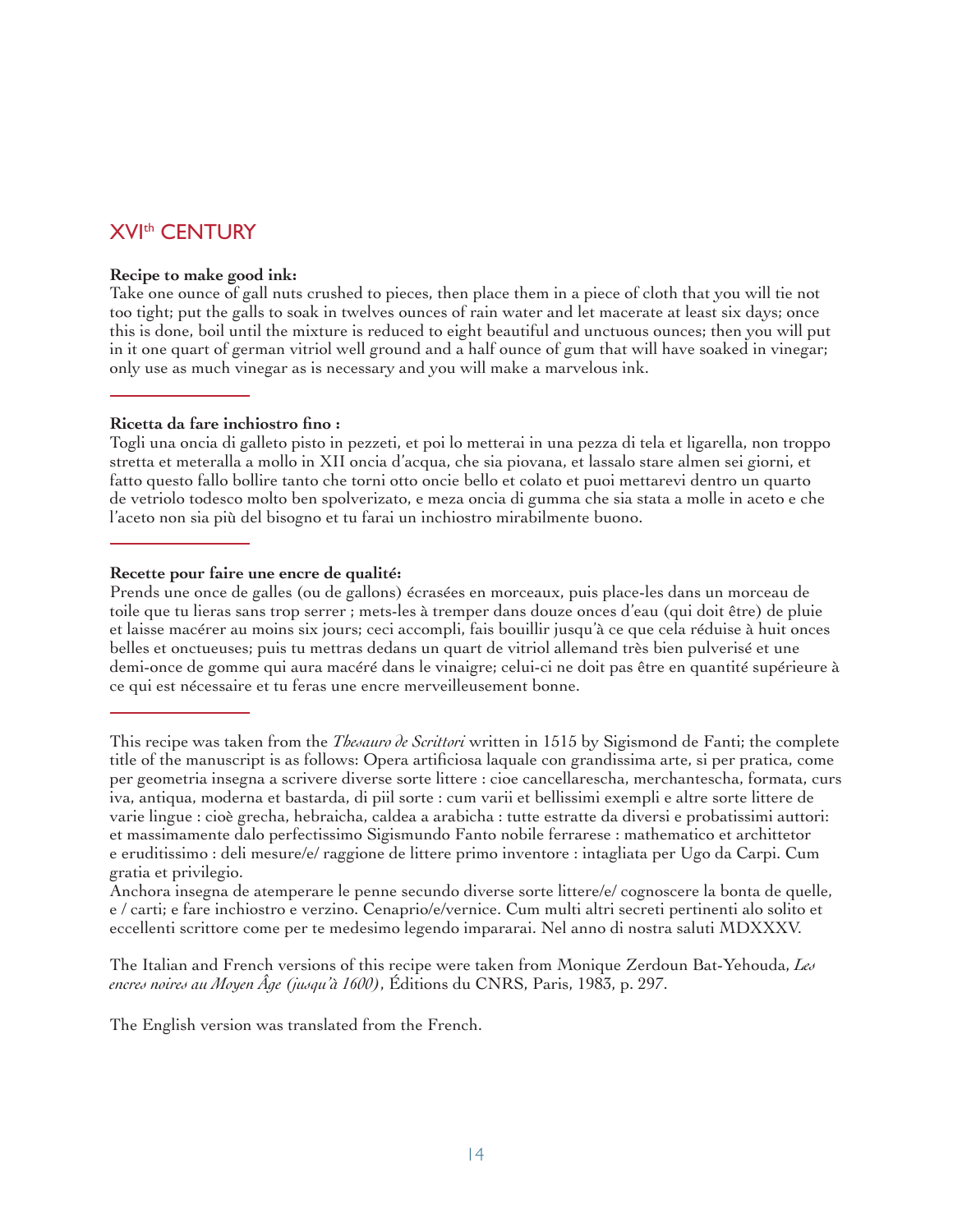## **To make inke to write on paper.**

Take halfe a pint of water, a pint wanting a quarter of wine, and as much vinegar, which being mixed together make a quart  $\alpha$  a quarter of a pint more, then take six ounces of gauls beaten into small pouder, and sifted through a sive, put this pouder into a pot by it selfe, and poure halfe the water, wine and vinegar into it, take likewise four ounces of victriall, and beat it into pouder, and put also into a pot by it selfe, whereinto put a quarter of the wine, water & vinegar that remaineth, and to the other quarter, put four ounces of gum Arabike beaten to pouder, that done, cover the three pots close, and let them stand three or four daies together, stirring them every day three or four times, on the first day set the pot with gauls on the fire, and when it begins to seeth, stir it about till it be thouroughly warme, then straine it through a cloath into another pot, and mixe it with the two other pots, stirring them well together, and being couered, then let it stand three daies, till thou meanest to use it, on the fourth day, when it is settled, poure it out, and it will be good inke. If there remaine any dregs behind, pour some raine water (that hath stand long in a tub or vessel into it, for the older the water is, the better it is, and keepe that until you make more inke, so it is better the clean water.

#### **To make inke for parchment.**

Make it in all points like to the inke aforesaid, only take a pint of water, & of vinegar and wine more, that is of each halfe a pint.

## **Another sort of inke.**

Take a quart of cleare water, and put it in a glasse, put into it thirtheene ounces beaten victriall, let it stand three daies, and stir it three or foure times every day, then take thirteen ounces of beaten gaules, and put them into a new earthern pot that is wel leaded, pour into them a quart of cleane water, that done, set it on the fire, and let it seeth til it consumeth about a finger deepe, but suffer it not to seeth so fast that it seeth over the pots brim, then strain it through a wollen cloath, into another pot, that is leaded, poure into the cloath a cup full of good vineger, and strain it through likewise, that done, if there remaineth any thing in the cloath, cast it away, then put into the matter, foure or five ounces of beaten gum, and stir them well together, then againe straine them through the cloath, and let it stand till it be cool, then put it into a straightnecked glasse, stop both the glasses well, till you have occasion to use them, then take of each water a little quantitie, and mix them together, so have you good inke.

Link to facsimile can be found in Orbis at the following URL: http://hdl.handle.net/10079/bibid/6844828

These recipes were taken from *A Booke of Secrets: Shewing diuers ways to make and prepare all sorts of Inke, and Colours: as Black, White, Blew, Greene, Red, Yellow, and other Colours. Also to write with Gold and Silver, or any kind of Mettall out of the Pen; with many other profitable secrets as to colour Quils and Parchment of any colour: and to graue with Dtrong Water in Steele and Iron. Necessarie to be knowne of all Scriueners, Painters and others that delight in such Arts.* Translated out of the Dutch into English, by W.P., London, 1596.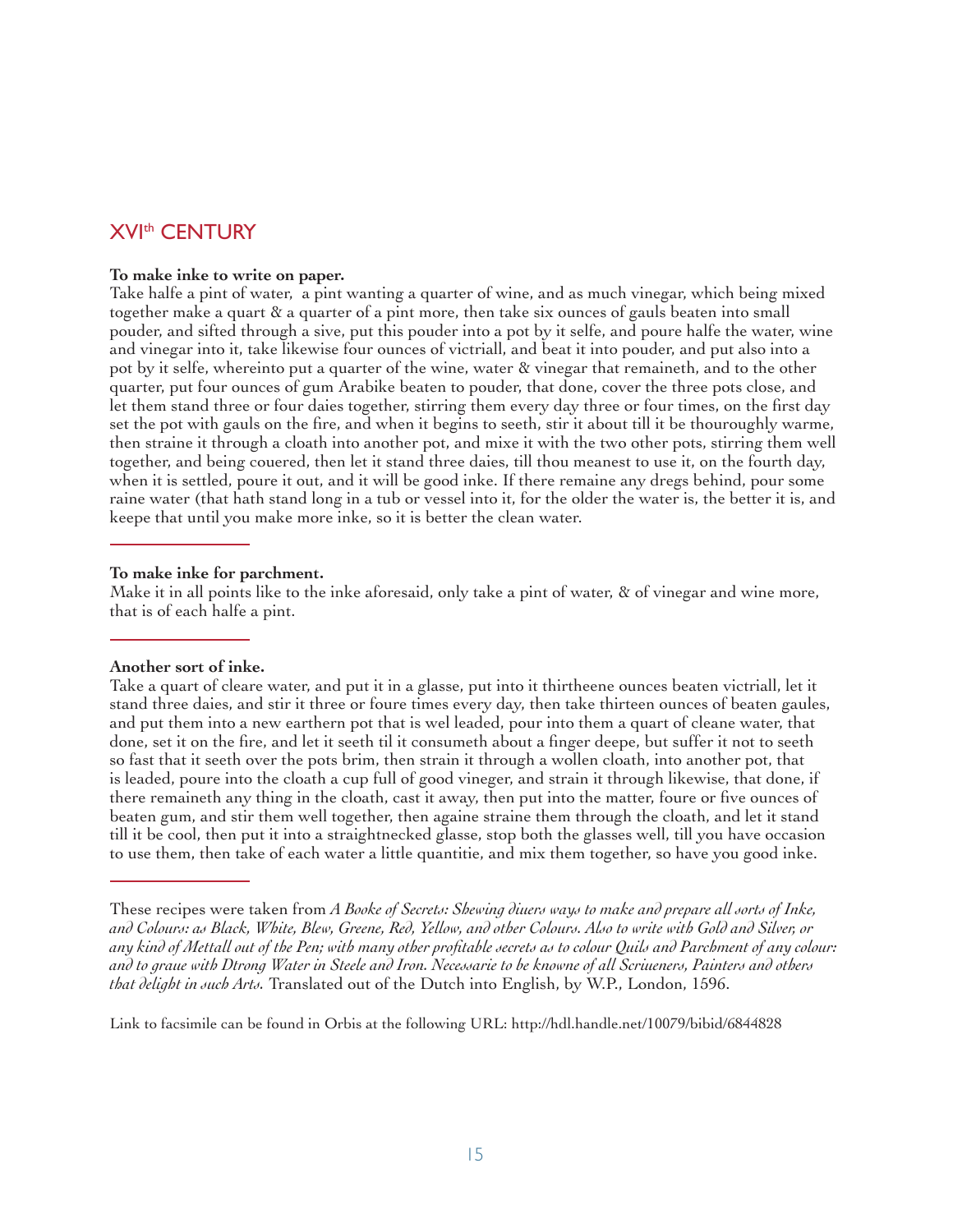# LATE XVII<sup>th</sup> CENTURY

## **To make excellent ink**

Raine water 3 gallons, of white wine vinegar a quart, gaules two pounds, gum arabeck one pound, pomegranate pills one quarter of a pound, all these bruised but not beat too small, copporus two ounces, this will be ready the sooner, if it stand near by the fire, or in the sun.

The following is a link to an image of the recipe page: http://beinecke.library.yale.edu/dl\_crosscollex/brbldl\_getrec.asp?fld=img&id=1118038

This recipe was taken from Osborn b115 (59r-58v), a commonplace book, part of the James Marshall and Marie-Louise Osborn Collection at the Beinecke Rare Book and Manuscript Library, Yale University.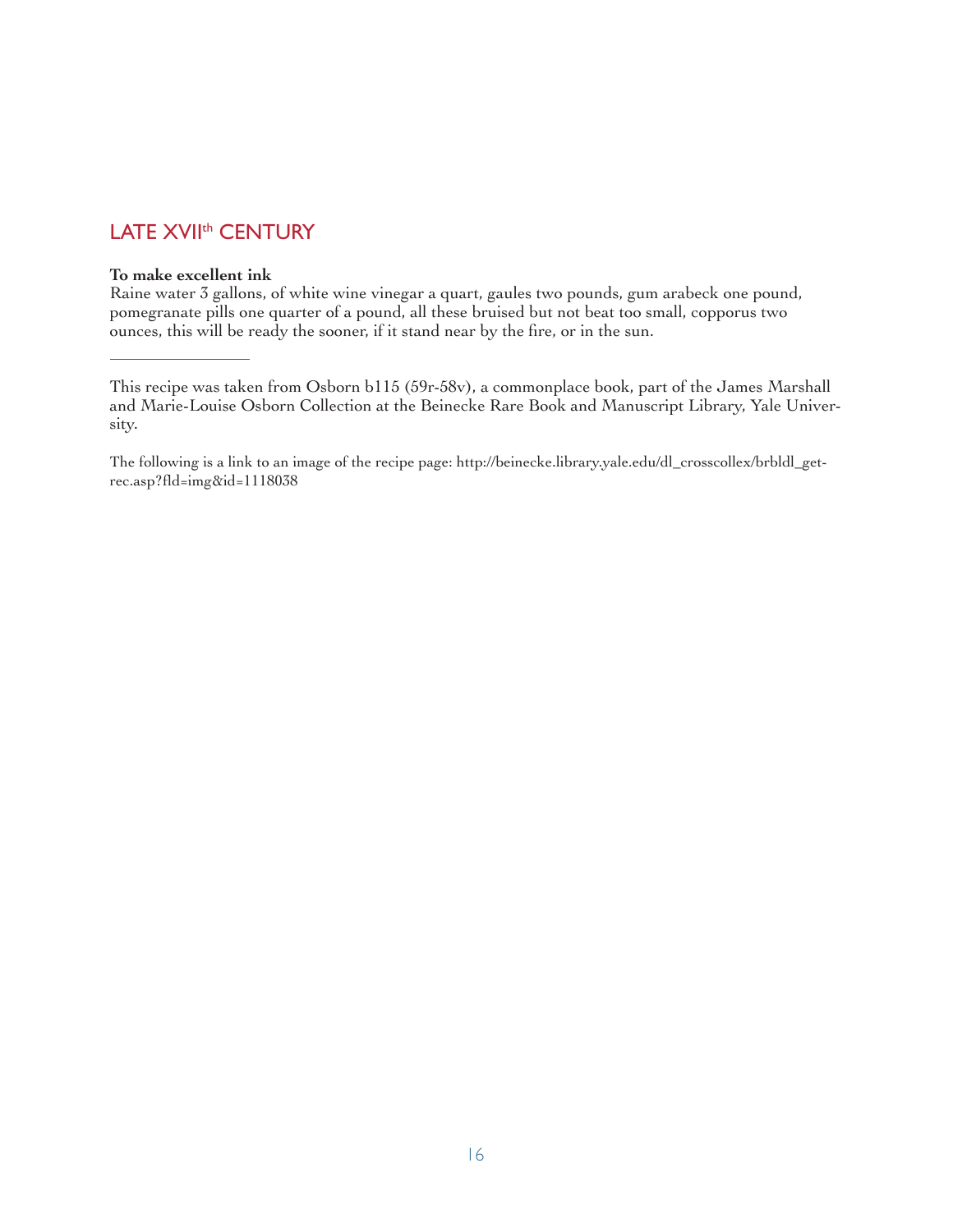# *Red Ink*

# **XVI<sup>th</sup> CENTURY**

## **Of red colour, and first of Brasill.**

You must take care when you seeth Brasill, that you do it when the element is clear, without clouds, rain, or wind, otherwise it will not be good you must make it thus:

Take quicklime poure rain water upon it, let it stand all night, in the morning poure the water softly from the lime or straine it through a cloath, & for a quart of water, take an ounce of Brasill, let it seeth till it be halfe consumed, then put into it one ounce of gum Arabike, two ounces of gum of a Cheritree, or else two ounces of cleane glue, straine it from the wood: you may likewise put into it some chalke beaten to pouder.

## **To seeth Brasill in another way.**

To an ounce of Brasill, take the third part of a quart of beere, wine or vinegar, put it in a new pot let it stand a night, in the morning set it on fire and let it seeth till it be halfe consumed, then for euery ounce of Brasill, take two pennyworth of alum, beaten to a pouder, and as much beaten gum Arabike, stir them wel together, and let them seeth againe, but if you desire to have it somewhat dark, then scrape a little chalke into it: when it seetheth, let it not seeth over the pot, and being cold, strain it through a cloath, and put it into a glasse well stopped.

Link to facsimile can be found in Orbis at the following URL: http://hdl.handle.net/10079/bibid/6844828

This recipes were taken from *A Booke of Secrets: Shewing diuers ways to make and prepare all sorts of Inke, and Colours: as Black, White, Blew, Greene, Red, Yellow, and other Colours. Also to write with Gold and Silver, or any kind of Mettall out of the Pen; with many other profitable secrets as to colour Quils and Parchment of any colour: and to graue with Dtrong Water in Steele and Iron. Necessarie to be knowne of all Scriueners, Painters and others that delight in such Arts*. Translated out of the Dutch into English, by W.P., London, 1596.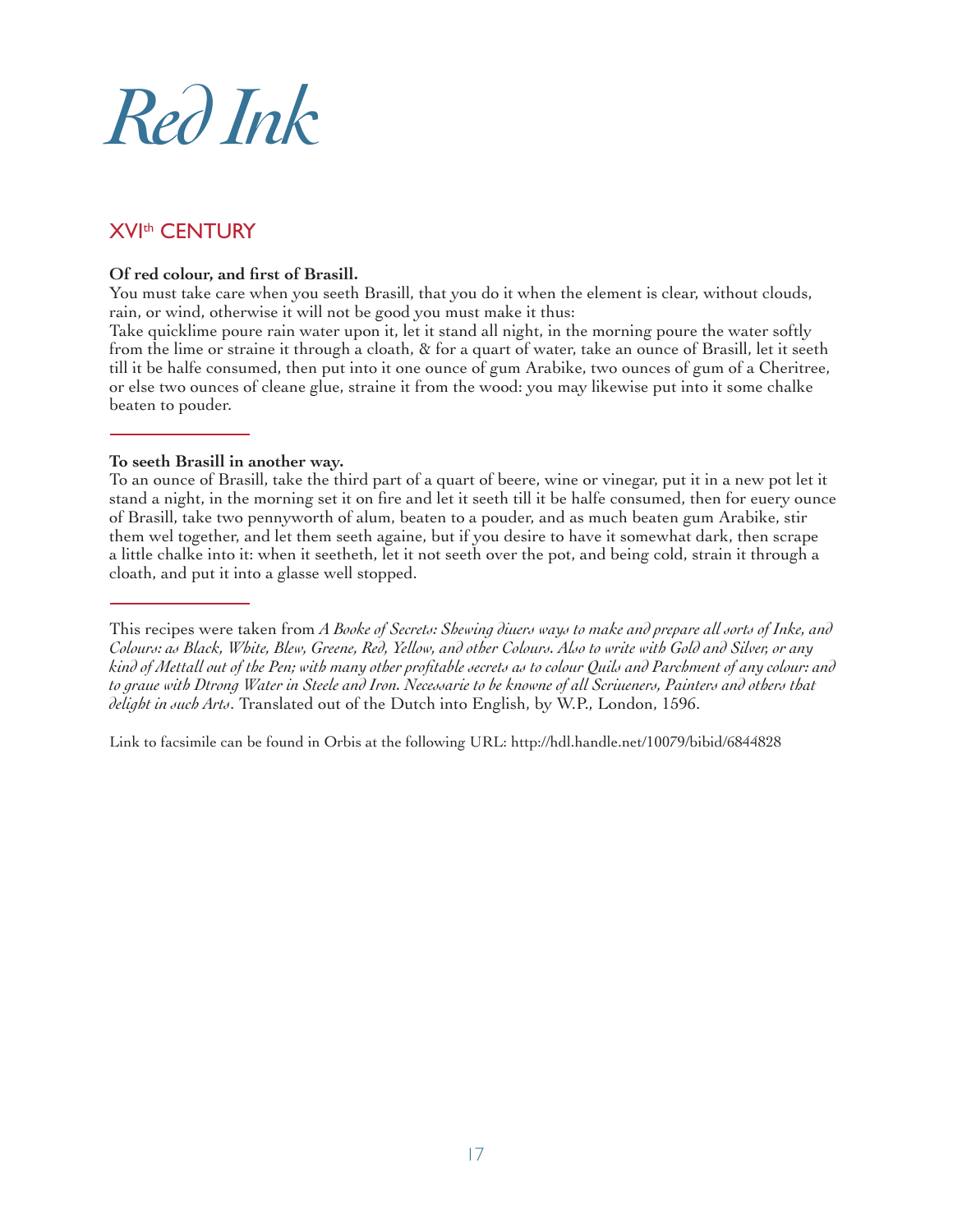

# KERMES or COCHINEAL

## **11. To make fine lake.-**

Take the ashes of oak, and make a ley, and boil in it clippings of fine scarlet of rubea de grana until the colour is extracted from the clippings, and then strain the ley with the colour through a linen cloth. Afterwards take some more lay, similar to what you first took, and heat it, and put into it some finely powdered roche alum, and let it stand until the alum is dissolved. Then strain it through the strainer with the liquor or ley in which the clippings were put, and immediately the ley will be coagulated, and make a lump or mass, which you must stir well. Remove it afterwards from the vase, and lay it on a new hollow brick, which will absorb the ley, and the lake will be left dry. You must afterwards take it off the brick and keep it for use.

## **11. Ad faciendum lacham finam.-**

Tolle cineres ligni cerri, vel roboris, et fac lecivium, et in ipso fac bulire cimaturam scarlate fine rubee de grana, tantum quod ex dicta cimatura extractus sit color; postea ipsum lessivum, cum dicta cimatura, colla per pannum lineum; postea accipe de alio lexivio simili suprascripti quod prius accepisti, et calefac, et pone in ipso de alumine roche trito subtiliter, et permitte donec alumen sit fusum, postea cum dicto colatorio cola ipsum in dicta alia collatura vel lexivio, in quo stetit cymatura, et subito dictum lessivium stringetur, et faciet unam bussaturam seu massam, quam mistica bene, et postea trahe ipsam de vase, et pone in madono concavo novo, qui bibet lessivium, et remanebit sicca dicta lacha, quam postea trahe de madone et serva usui.

This recipe was taken from *Exprimenta de Coloribus* in the Manuscripts of Jehan Le Bègue which is found in *Original treatises, dating from the XIIth to XVIIIth centuries on the arts of painting, in oil, miniature, mosaic, and on glass; of gilding, dyeing, and the preparation of colours and artificial gems; preceded by a general introduction; with translations,prefaces, and notes.* By Mrs. Merrifield. v. 1, Merrifield, Mary P. (Mary Philadelphia), London, J. Murray, 1849, p. 50.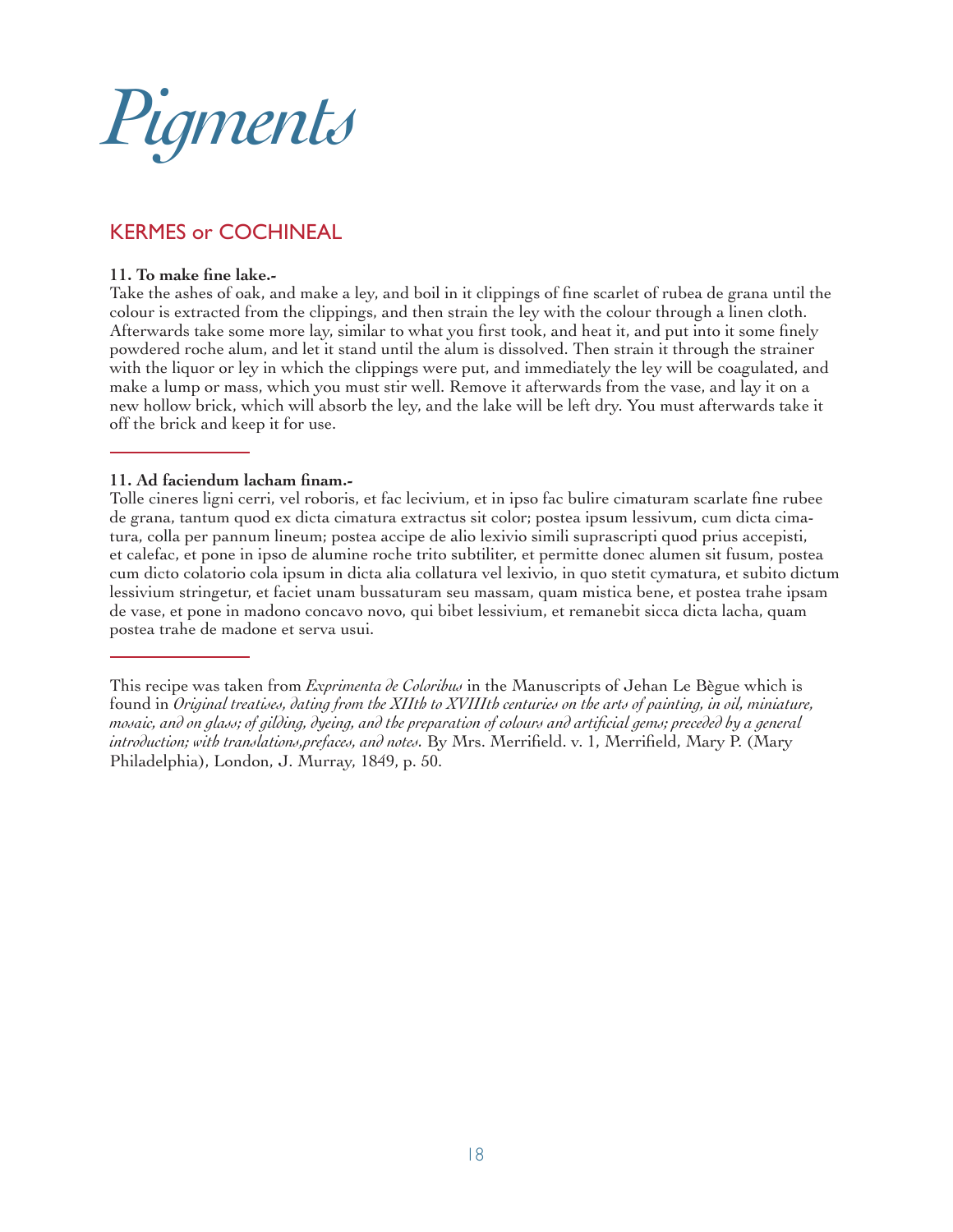# COCHINEAL or KERMES

## **116. Another sort of fine lake.-**

Take 12 grains of powdered cochineal or fine grana, add to it 2 ounces of ley; leave the infusion for about 2 hours; strain it through a linen cloth, and put it over hot cinders. When it boils, add to it pulverized roche alum of the size of 2 peas, when the ley will make a thick red scum; as soon as this happens throw it all on to a stretched linen cloth, which coagulum must afterwards be dried and made into tablets.

## **Un altra sorte di lacca fina.-**

R. Piglia 12 grani de cocciniglia , o grana fina fatta in polvere, si pone in due oncie di lissivio lasciandola in infusion due hore incirca poi si cola per pano lino, e si mette sopra cenere calda, quando vorrà bollire vi si aggiunge quanto due piselli d'allume di rocca in polvere, quando il liscivo farà schiuma grossa incarnata all'hora si getta tutto in un panno lino steso, e passarà il lissivo chiaro restando la schiuma nel panno, quale si fa seccare, e si fa tavolette.

This recipe was taken from *Ricette per far ogni sorte di colori, etc.* (Paduan Manuscript) which is found in *Original treatises, dating from the XIIth to XVIIIth centuries on the arts of painting, in oil, miniature, mosaic, and on glass; of gilding, dyeing, and the preparation of colours and artificial gems; preceded by a general introduction; with translations,prefaces, and notes.* By Mrs. Merrifield. v. 2, Merrifield, Mary P. (Mary Philadelphia), London, J. Murray, 1849, p. 702.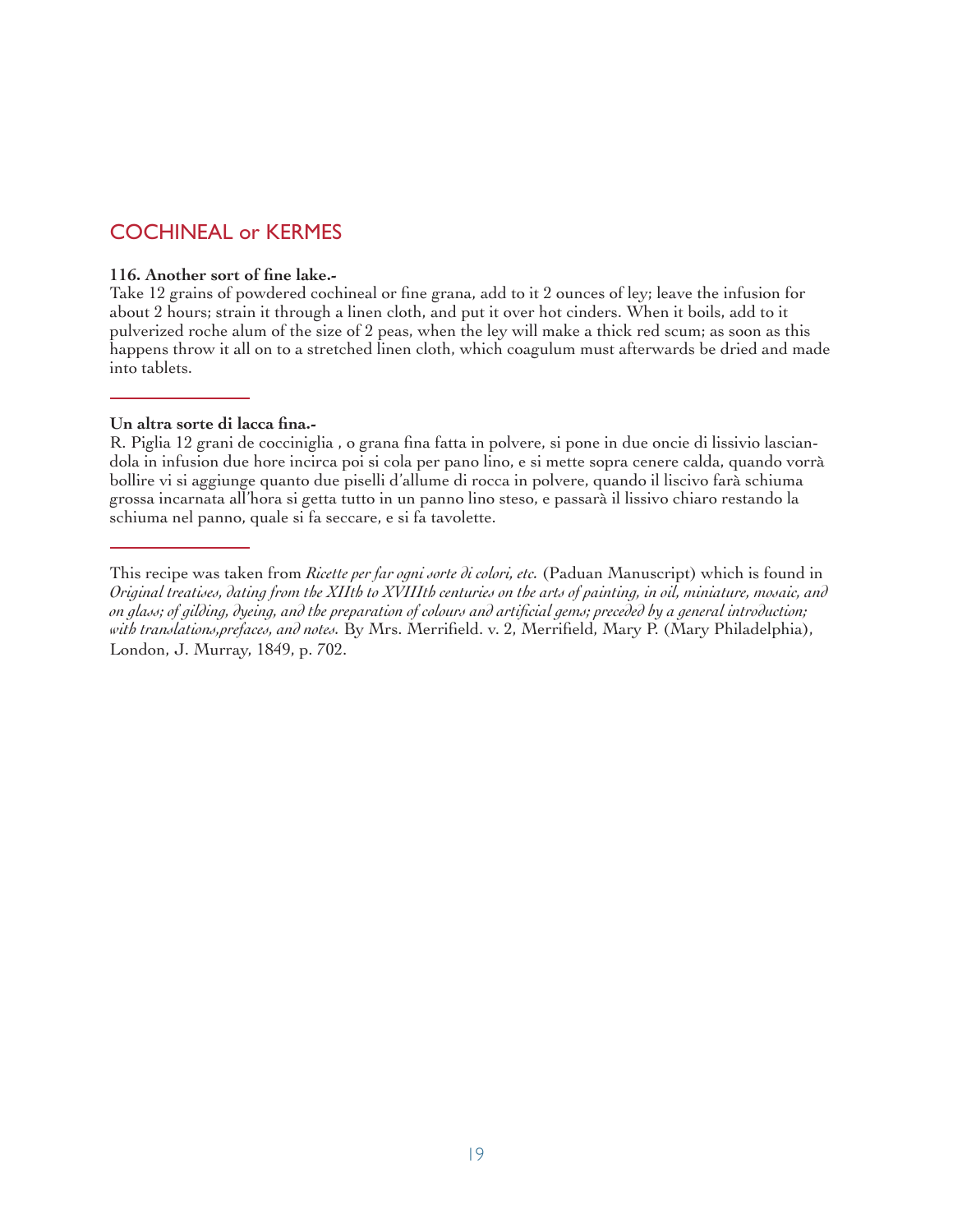## BRAZILWOOD

#### **14. To make a fine rose color.-**

Take fine brexilium, and scrape it fine, and take strong ley made with ashes of oak, and make it boil, and pour it over the said verzino into a glazed earthen saucer, so as to cover the brexilium, and let it stand for an hour. Then take the egg-shells, pound them well, and grind them very fine on a porphyry slab with clear water, and lay them on a new hollow brick, that the water may be absorbed. Afterwards, put them into a glazed earthen jar, and pound up some roche alum, and mix with the powdered eggshells; afterwards strain the ley in which the verxilium is put, and pour the ley which is dyed red with the verxilium upon the egg shells, and mix, that the whole may be incorporated together; afterwards dry the lake, not in the sun, but on a hollow brick, straining it through a linen cloth, and you will have a perfect rose colour.

## **14. Ad faciendum colorem rosete fine.-**

Accipe berxillium finum, et rade subtiliter, accipe de lessivio forti facto de cineribus cerri, quod fac bullire, et ipsum mitte desuper dicto versino, in una scutella terre vitreata tantum quod cooperiat verxillium, et stet per horam; postea accipe corticas ovorum, et trita bene, et molle super lapide porfirico cum aqua clara subtiliter, et pone super madono concavo novo ut aqua decicetur. Postea pone in scutella vitriata, deinde pista de alumine roche, et misce cum dictis corticis tritis, et postea cola lissivium in quo est verxillium, et lessivium illud rubefactum a verzilio mitte desuper dictas corticas, et misce ut incorporentur omnia, et postea desica, non ad solem, et super madono concavo, colando per telam, et habebis perfectam rosetam.

This recipe was taken from *Exprimenta de Coloribus* in the Manuscripts of Jehan Le Bègue which is found in *Original treatises, dating from the XIIth to XVIIIth centuries on the arts of painting, in oil, miniature, mosaic, and on glass; of gilding, dyeing, and the preparation of colours and artificial gems; preceded by a general introduction; with translations,prefaces, and notes.* By Mrs. Merrifield. v. 1, Merrifield, Mary P. (Mary Philadelphia), London, J. Murray, 1849, p. 52.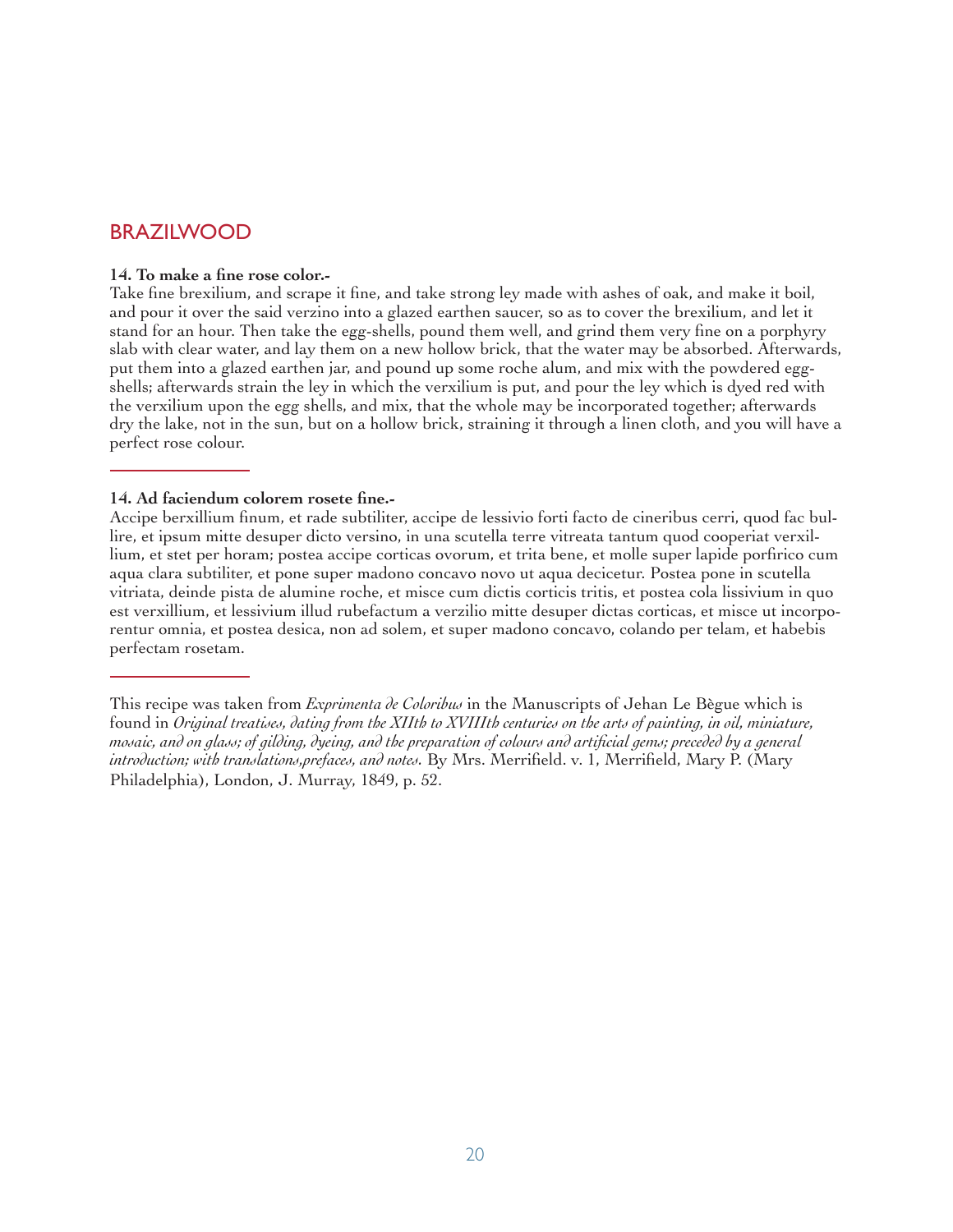# RIPE BUCKTHORN BERRIES

## **89. To make a good green with buckthorn.-**

Take small berries of buckthorn when quite ripe, put them into a glass vase, and crush them well with your hands; then place them in the sun, and let them remain until the juice rises above the berries; then strain the refuse, and throw it away, and if the juice weighs one pound put into it the weight of two quattrini\* of roche alum in powder. Place the mixture in the sun in a well-closed glass vase, and let it stand three or four days, stirring it well three or four times every day; and if it should happen to dry after a time, distemper it with clear ley, with a little gum.

\* Quattrini. Small copper coin, worth about the fifth part of a crazia, or the 60th part of a Florentine lira; perhaps so called because quattrino was the value of four denari or picciolo, now no longer in use. Alb. Diz.

## **89. Affare verde bono cum spingerbino.-**

Recipe granelli de spingerbino quando sono bene mature et metili in uno vaso de vetrio et amalpali bene cum le mano et metili al sole et lassali stare tanto che leve suso li grappi e quelle venacie poi li cola et premili bene et gieta via quella venacia et grappi et se lo dicto sugo fusse une libra metice doi quattrini dalumi de rocho spolverizato poi lo pone al sole in vaso de vetrio ben serato et lassalo stare 3 o 4 di et omni di lo mistica 3 o 4 volte molto bene atorno et per spatio de tempo se secasse distemperalo cum ranno da capo chiaro cum uno poco di gomma.

This recipe was taken from *Segreti per Colori (Secrets for making colors)*, composed in Italy in the early XVth century, which is found in *Original treatises, dating from the XIIth to XVIIIth centuries on the arts of painting, in oil, miniature, mosaic, and on glass; of gilding, dyeing, and the preparation of colours and artificial gems; preceded by a general introduction; with translations,prefaces, and notes.* By Mrs. Merrifield. v. 1, Merrifield, Mary P. (Mary Philadelphia), London, J. Murray, 1849, p. 420.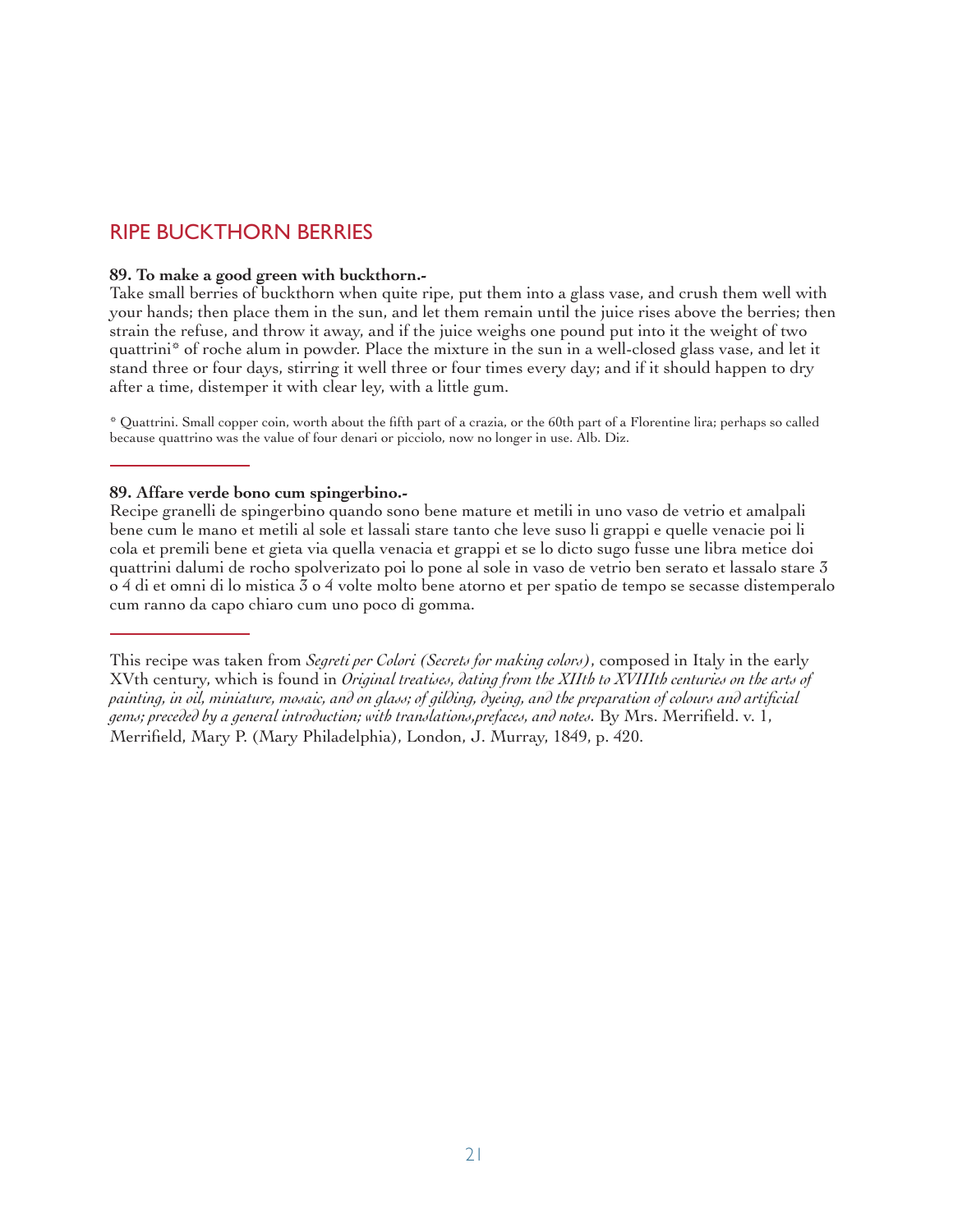# *Clothlets*

# BASIC RECIPE FOR CLOTHLETS

The color is made from these lilies as follows. Take these fresh flowers in the springtime when they are blooming, and pound them in a marble or bronze mortar and squeeze the juice with a cloth into a glazed porringer. And in this juice soak other linen cloths, clean and soaked once or twice in a solution of rock alum and dried. And when the cloths are thoroughly saturated with the juice of the lilies in this way, let them dry in the shade; and keep them between the leaves of books; for a very lovely green, splendid for use on parchment, is made out of this juice preserved in this way by combining it with giallorino. And note that after the cloths are dry, if they are again soaked in this juice and dried, they will be better.

And you do the same thing with those buckthorn berries which are gathered in the vintage season, namely, in this fashion. Take the aforesaid seeds or berries, put them into a glazed porringer, and break or crush them well with your fingers. Then dissolve in clear lye; not too strong, as much rock alum as it will dissolve on the fire. And pour enough of this lye and alum over the berries in the porringer to cover these berries, crushed as directed. And let them stand so, out of the way, for three days; and then wring them out with your hands in a linen cloth, and strain the juice into another glazed porringer. And if you want, you can keep it in linen cloths; do throughout as directed above for the juice of the lilies. But otherwise put it into a glass bottle, and keep it by sealing the bottle.

This recipe was taken from *An Anonymous 14th Century Treatise De Arte Illuminandi, The Technique of Manuscript Illumination* translated from the Latin of Naples MS XII.E.27 by Daniel Varney Thompson, Jr, and George Heard Hamilton, Yale University Press, New Haven, 1933, p. 6.